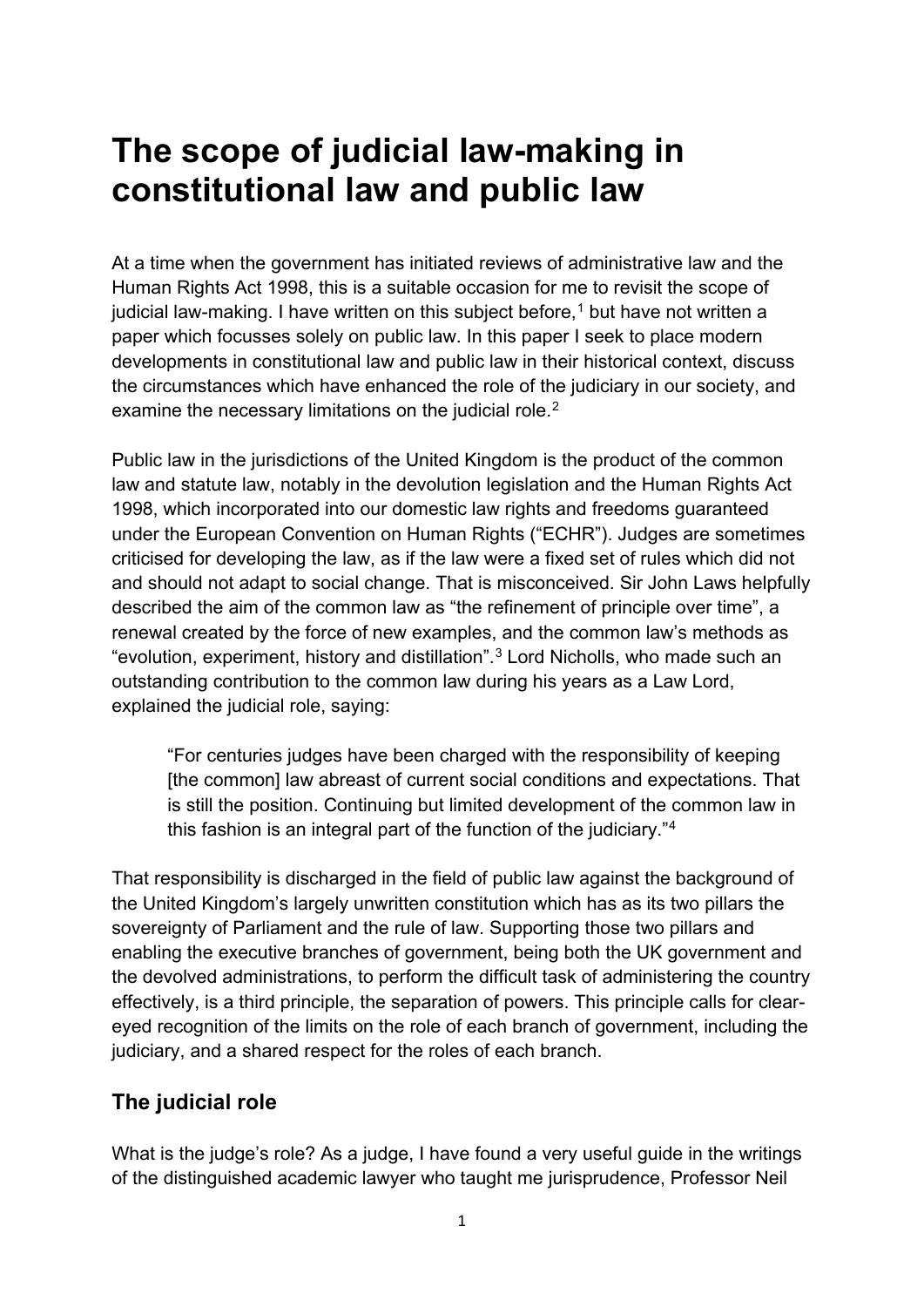MacCormick.<sup>[5](#page-28-4)</sup> In summary, a judge's task is to make decisions that are justified by the law as it is; the judicial oath requires a judge to do right "after the laws and usages of this realm". But often the application of the law to a particular set of facts is not straightforward as precedents do not provide an answer to the case. The judge must therefore, when he or she can, decide such cases by using existing legal principles. Changes to the law are to be derived from existing legal materials by applying established principles and legal values in new contexts. When it is necessary, the judge is to work by analogy. He or she is to look for coherence, by assessing how far a possible ruling would be consistent with existing legal rules. In difficult cases, there can be a clash between competing legal principles causing the judge to look to the consequences of rival legal rulings. This consequential analysis involves an assessment of whether the grounds of judgment are repeatable in other cases as universal propositions of law, in other words "rule universalism". A consequential analysis may also involve the judge in assessing the socio-economic consequences of a particular determination, so far as he or she can. But judges are ill-equipped to carry out a wide-ranging analysis of the socio-economic consequences of innovative decisions and a decision which most closely fits the existing common law and the values embedded in it should be adopted. By this means judicial law-making remains interstitial and avoids radical legislative change which requires a democratic mandate, which judges do not have.

Judging is not simply the application of purely deductive reasoning. It involves what Professor MacCormick called "practical reasoning", recognising that legal norms are open-ended and open to interpretation. He acknowledged that universalistic rules were defeasible because unforeseen circumstances occur for which a carefully crafted prior ruling and justification provide no answer. Unforeseen circumstances may call for a rephrasing of the original legal statement or the creation of an exception. Wisdom, humanity and common sense have a role to play in judicial reasoning. While Professor MacCormick identified institutionalised criteria for judicial law-making, such as those set out in the immediately preceding paragraph, which could provide a norm, he recognised that his framework did not create fixed boundaries. His analysis was informed largely by cases involving private law; but I would suggest that it is properly to be applied in the field of public law. It is the unavoidable absence of fixed boundaries that on occasion creates tensions between the judicial and executive branches of government.

#### **Judicial review: a radical departure?**

The principle that the executive branches of government should be subject to the rule of law is a principle which has ancient origins. In England, the medieval prerogative writs of prohibition, certiorari and mandamus, by which the Court of King's Bench kept other courts within their jurisdiction and upheld public rights and personal freedom of the subject, [6](#page-28-5) came to be the instruments by which the High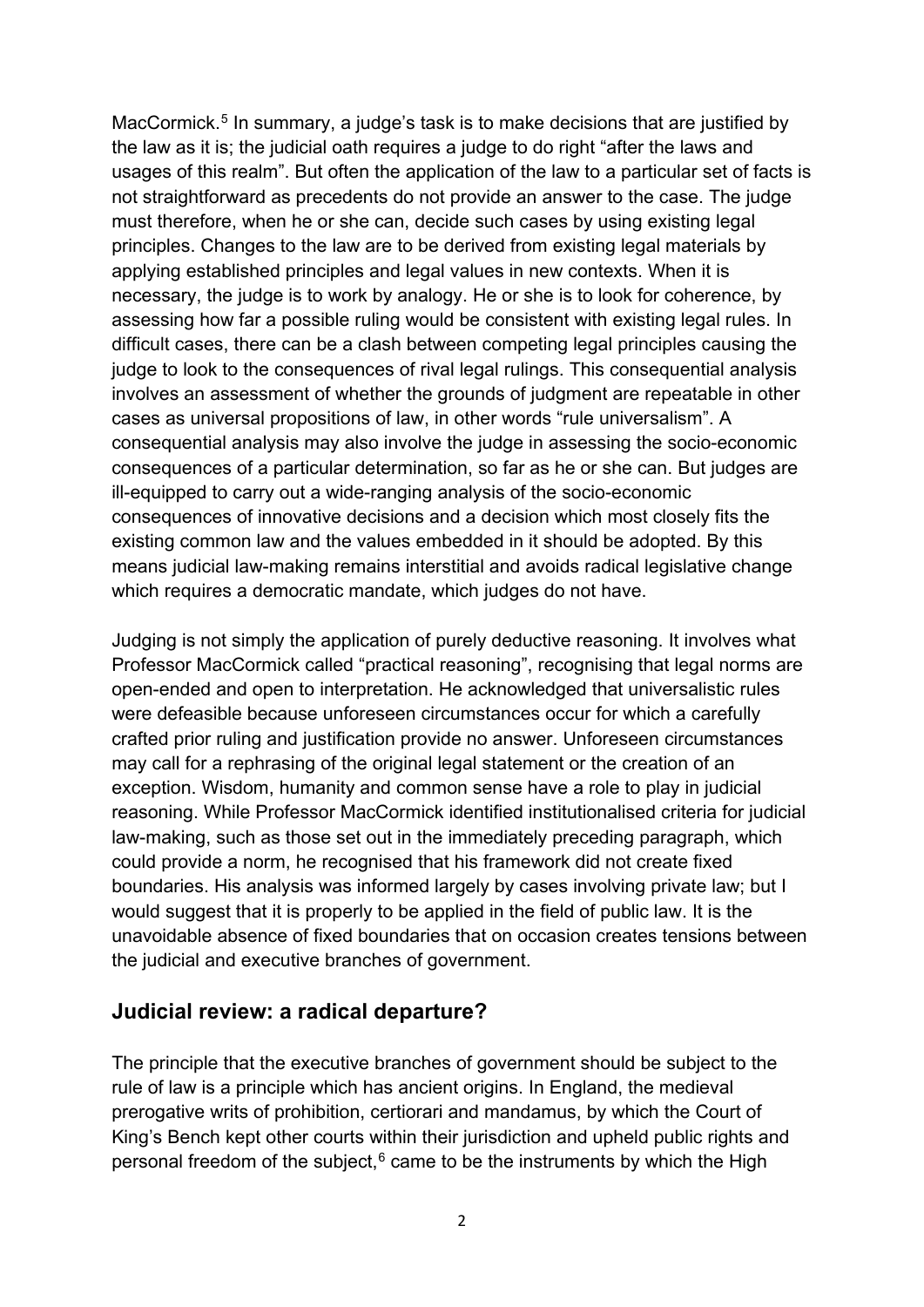Court determined the lawfulness of the acts of public authorities.<sup>[7](#page-28-6)</sup> In Scotland, the supervisory jurisdiction of the Court of Session can be traced back to its foundation in the sixteenth century, building on supervisory functions of predecessor institutions exercised at meetings known as sessions. $8$  With the abolition of the Scottish Privy Council in 1708, the Court of Session further developed its jurisdiction to include a broad equitable jurisdiction to administer justice which until then had been the purview of the Council.[9](#page-28-8)

It is beyond doubt that the judicial development of administrative law in the second half of the last century has been a very significant development of the common law. In the *Kleinwort Benson* case<sup>[10](#page-28-9)</sup> in 1999 Lord Goff, in a discussion of the development of the law by judges, said this:

"Occasionally a judicial development of the law will be of a more radical nature, constituting a departure, even a major departure, from what has previously been considered to be established principle, and leading to a realignment of subsidiary principles within that branch of law. Perhaps the most remarkable example of such a development is to be found in the decisions of this House in the middle of this century which led to the creation of our modern system of administrative law."

The development of administrative law in the second half of the twentieth century has indeed been a major legal development. But, as I seek to explain below, I am not persuaded that it is a major departure from established legal principles. Instead, I view it as the incremental application and development of pre-existing principles in changed circumstances and in response to developing social needs.

Before addressing the circumstances which led to the development of a relatively coherent body of administrative law in the later twentieth century, and the doctrines which have come to be recognised as a result of that development, I will consider two separate developments which have involved the courts in the adjudication of constitutional disputes resulting from initiatives by the UK Parliament: first, the role of the Judicial Committee of the Privy Council as a constitutional court and second, the constitutional jurisdiction over the devolved governments of the United Kingdom.

## **The Judicial Committee of the Privy Council and constitutional adjudication**

The Judicial Committee of the Privy Council ("JCPC" or "the Board"), on which justices of the UK Supreme Court and other senior judges from each of the jurisdictions of the United Kingdom serve, acquired the task (along with deciding many appeals on non-constitutional matters) of interpreting the constitutions of countries which were part of the British Empire and former colonies when the UK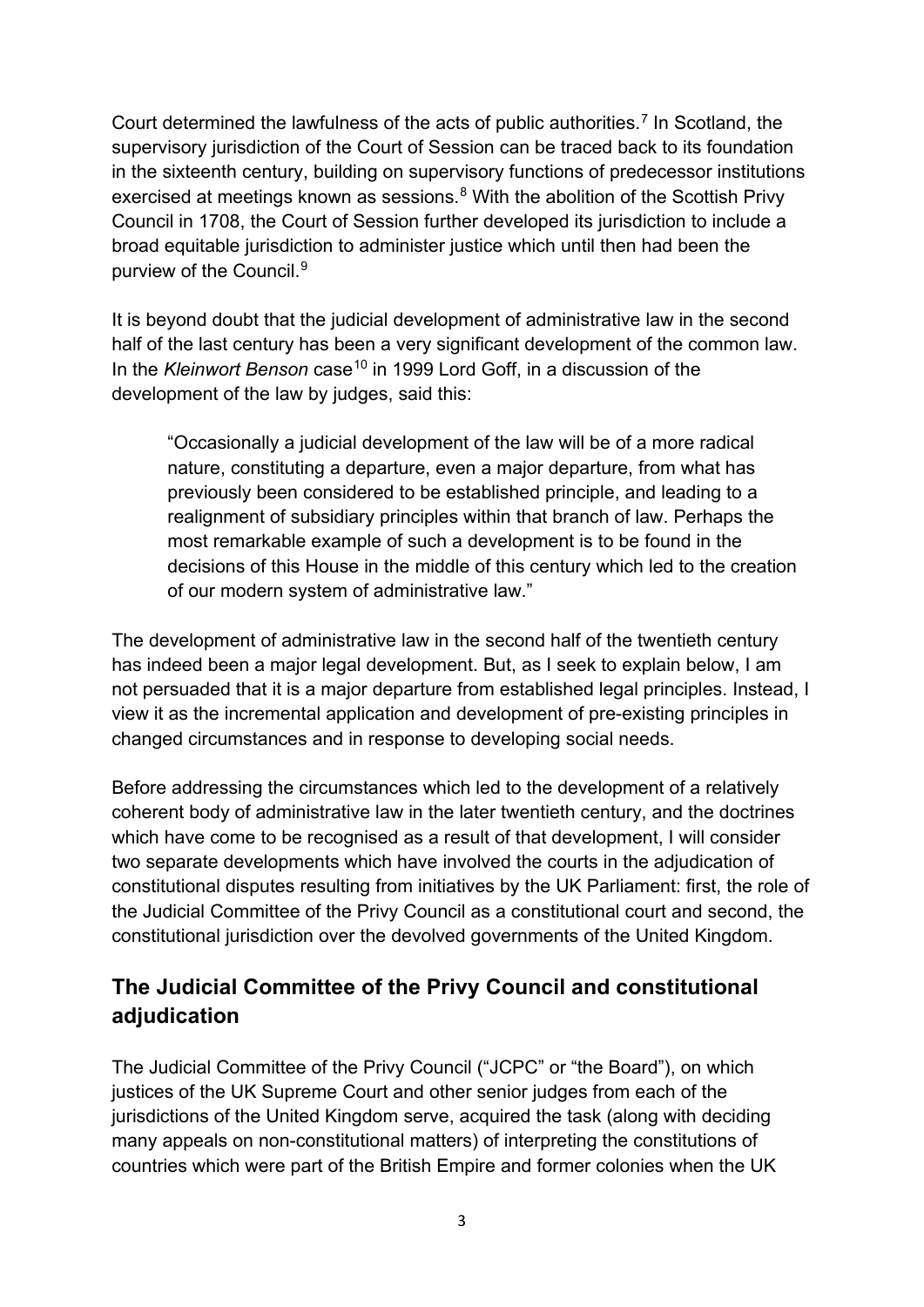Parliament enacted those constitutions. This public law exercise of giving meaning to the terms of constitutions predated by several decades the development of a coherent administrative law in the United Kingdom. It remains an important role of the JCPC in relation to those countries which have retained its jurisdiction.

For example, in the early twentieth century, the JCPC heard several cases concerning the constitution of Canada, which had been enacted in the British North America Act 1867. One of those cases, *Edwards v Attorney General for Canada*, [11](#page-28-10) was concerned with whether women could serve on the Senate of Canada. The legal question was whether "persons" in section 24 of that Act included women as well as men, with the result that the Governor General could summon women to the Senate. The JCPC held that women could so serve. In a famous judgment delivered by Lord Sankey the Board acknowledged that a constitutional statute needed to be interpreted to take account of its nature as a constitution. The JCPC rejected the adoption of a "narrow and technical construction" stating that the constitution must be given "a large and liberal interpretation" so that it could develop through usage and convention. Lord Sankey stated:

"The British North America Act planted in Canada a living tree capable of growth and expansion within its natural limits."[12](#page-28-11)

This wise approach to constitutional interpretation, which allows for unforeseen developments and changing social circumstances and attitudes, has informed the JCPC's constitutional judgments ever since.

In the middle of the twentieth century, when the United Kingdom granted independence to most of its former colonies, the UK Parliament established written constitutions for many newly independent territories. It included in those constitutions entrenched human rights provisions, drawn from the ECHR, to provide protection to individuals and minorities. The Board has treated each of those constitutional instruments as requiring its own particular interpretation but has drawn parallels with other constitutional instruments and adopted the approach established in case law to the interpretation of such instruments. In a case in 1980, which concerned the question whether the term "child" in the constitution of Bermuda included an illegitimate child, Lord Wilberforce spoke of the need to take as a point of departure for the process of interpretation "a recognition of the character and origin of the instrument" and to be guided by "the principle of giving full recognition and effect to those fundamental rights and freedoms with a statement of which the Constitution commences."[13](#page-28-12)

The JCPC continues to provide judgments interpreting those constitutions in this way. For example, in *Matadeen v Pointu*, [14](#page-28-13) the Board addressed the question whether the Constitution of Mauritius had a general entrenched protection against discrimination or whether it was properly to be construed as entrenching such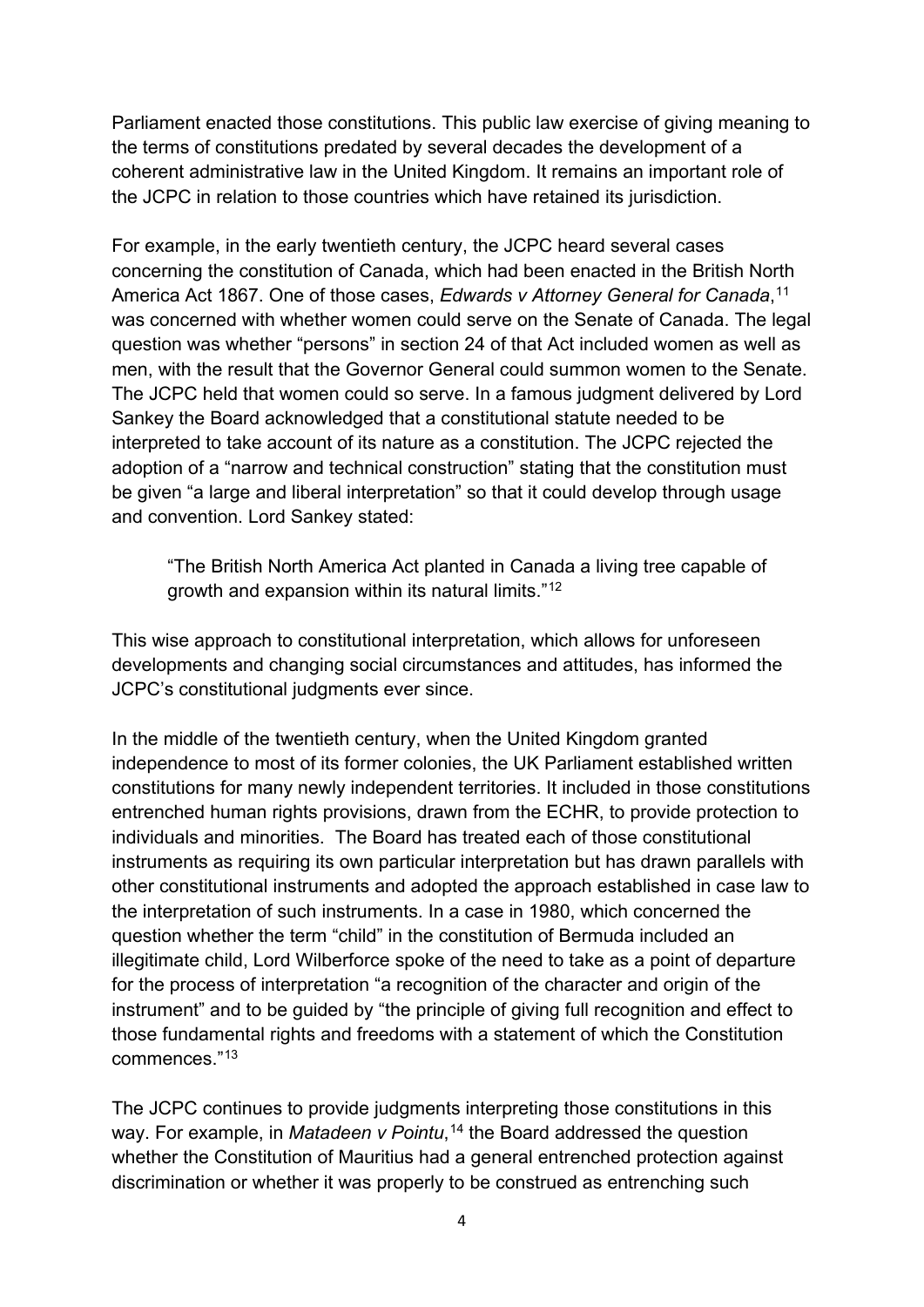protection only on a limited number of grounds enumerated in section 16 of the Constitution. The Board upheld the latter interpretation, reversing the judgment of the Supreme Court of Mauritius that the principle of democracy in section 1 of the Constitution and the protection of the law in section 3, established a general principle of equality. In a judgment delivered by Lord Hoffmann, the JCPC confirmed the often-stated view that constitutions are not to be construed like commercial documents. A court had to have regard to the context in which an utterance was made, including its historical background and the purpose for which it was made. It was the task of a constitution "to lay down an enduring scheme of government in accordance with certain moral and political values". The process of interpretation must take that into account. But the Board warned against judges giving free rein to what they thought should have been the moral or political views of the framers of the constitution:

"the court is concerned with the meaning of the language which has been used. As Kentridge AJ said in giving the judgment of the South African Constitutional Court in *State v Zuma* 1995 (4) BCLR 401, 412: 'If the language used by the lawgiver is ignored in favour of a general resort to "values" the result is not interpretation but divination.'"[15](#page-28-14)

The Board acknowledged that different democracies approached matters differently. Some constitutions, such as in the United States and India, entrenched a general principle of equality, others, such as New Zealand, entrenched protection against discrimination on specific grounds, and others, such as the UK, entrenched nothing, leaving it to the democratic legislature to provide appropriate protection. There was no alternative to reading the Constitution in question.

Lord Bingham made similar points in an appeal from Belize, *Reyes v The Queen*, [16](#page-28-15) in which he emphasised that the court's duty was one of interpretation. This involved careful consideration of the language used in the Constitution. "A generous and purposive interpretation is to be given to constitutional provisions protecting human rights" but the court had "no licence to read its own predilections and moral values into the Constitution" [17](#page-28-16)

The courts, in interpreting a constitutional document, can and should have regard to the norms in international instruments, to which a country has subscribed, as an aid to interpretation.[18](#page-28-17) But the court must respect the words of the constitutional instrument and the principle of dualism where an international obligation has not been incorporated into a country's domestic law. As Lord Hoffmann stated in another case:[19](#page-28-18)

"The 'living instrument' principle … is not a magic ingredient which can be stirred into a jurisprudential pot together with 'international obligations', 'generous construction' and other such phrases, sprinkled with a cherished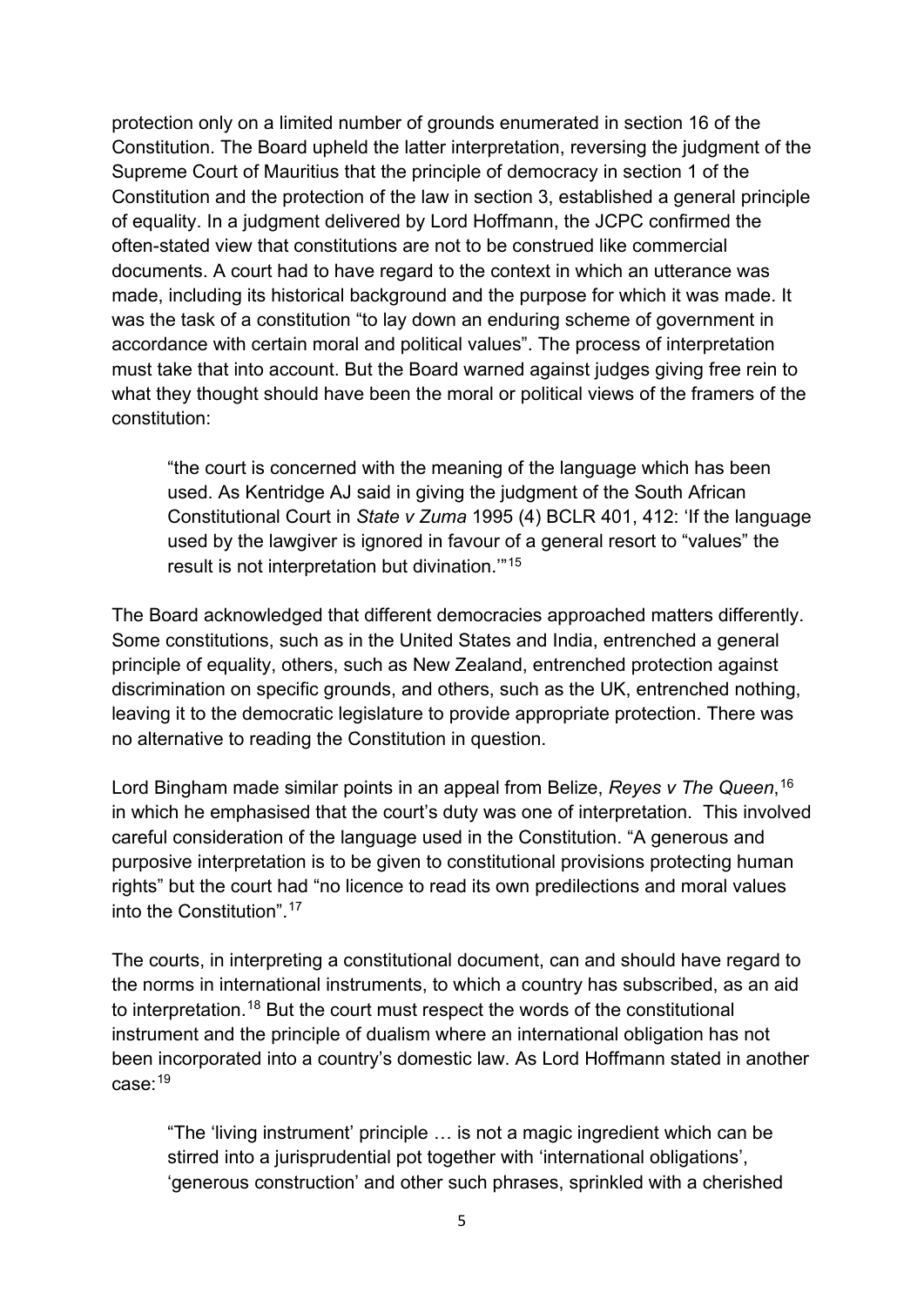aphorism or two and brewed up into a potion which will make the Constitution mean something which it obviously does not."

#### **Devolution and constitutional adjudication**

Another parliamentary initiative which has involved the courts in constitutional adjudication domestically has been the enactment of devolution legislation since 1998. The establishment of devolved legislatures and devolved administrative institutions has created the potential for disputes about the limits of the competence of the devolved institutions.

There are three principal mechanisms by which the courts can find themselves adjudicating on the constitutional powers of devolved institutions.

The first is the ability of government law officers to refer to the UK Supreme Court proposed legislation by a devolved legislature before it comes into force in order to determine whether the legislation is within the devolved competence.<sup>[20](#page-28-19)</sup> These references have been rare. There have been three references to the Supreme Court from Wales, <sup>[21](#page-28-20)</sup> one from Scotland<sup>[22](#page-28-21)</sup> and none from Northern Ireland.

The second mechanism is the devolution issue, by which a question whether a devolved legislature has acted within its legislative competence, or the executive branch of a devolved government has acted within devolved competence, can be brought before the courts.[23](#page-28-22) The devolution issue also covered questions whether acts of a devolved executive authority or its failures to act were compatible with EU law. It continues to cover whether such acts or failures to act are incompatible with Convention rights under the Human Rights Act 1998. Individuals and corporations can raise devolution issues which can be the subject of appeal to higher courts, and government law officers can require a court to refer a devolution issue to the Supreme Court.

The third mechanism is the compatibility issue. This is an offshoot from the devolution issue which was created by the Scotland Act  $2012<sup>24</sup>$  $2012<sup>24</sup>$  $2012<sup>24</sup>$  It relates to criminal proceedings in Scotland and addresses questions relating to whether a public authority has acted in a way which is unlawful by reference to section 6 of the Human Rights Act 1998.<sup>[25](#page-28-24)</sup>

While these statutory provisions might have the potential to create a rich seam of constitutional work for the UK's senior courts, what has been striking in recent years is the relatively small number of cases that have come to the Supreme Court.<sup>[26](#page-28-25)</sup> This may well be because those advising the devolved institutions on questions as to their powers have been doing a very good job.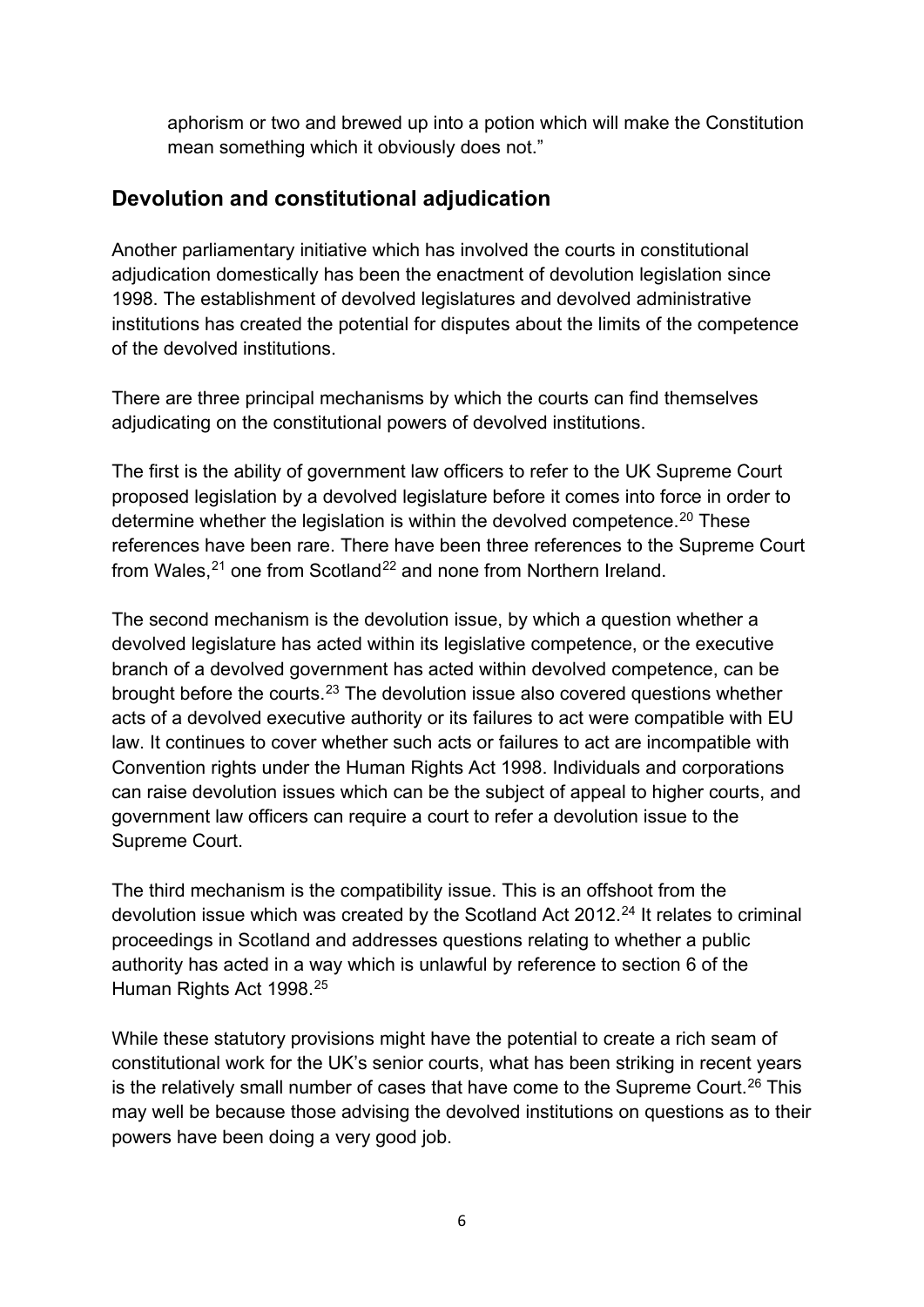### **The forces giving rise to the development of administrative law in the UK**

While the JCPC was engaged in constitutional adjudication in the earlier twentieth century, domestic legal challenges to the acts of public authorities on public law grounds were comparatively rare. There were important constitutional cases, such as *Attorney General v De Keyser's Royal Hotel*, [27](#page-29-0) in which the House of Lords rejected the Government's attempt to rely on the royal prerogative to avoid paying compensation for the commandeering of property when parliamentary legislation had provided a scheme by which compensation would be paid. But people did not generally resort to the law to challenge the decisions of public authorities. Perhaps because of the exigencies of conflict in the two World Wars of 1914-1918 and 1939- 1945, the courts showed great deference to the judgments of Ministers of the Crown. Thus notoriously, in *Liversidge v Anderson*, [28](#page-29-1) a case decided in 1941 in the context of a national emergency caused by war, a majority of the House of Lords agreed with the lower courts in holding that when the Secretary of State acting in good faith made an order under the relevant Defence Regulations<sup>[29](#page-29-2)</sup> to detain a person, stating that he had reasonable cause to believe that that person was of hostile associations, a court of law could not inquire whether the Secretary of State in fact had reasonable grounds for his belief. The belief, on which the detention was based, was a matter of executive discretion. The case, which is now most recognised for Lord Atkin's powerful dissent,[30](#page-29-3) was perhaps the high-water mark of judicial deference to executive authority.

There are probably many causes for the sea change that occurred between the 1960s and 1980s with the rise of judicial review and the development of a generally coherent administrative law. Historically, it has been explained by the rapid expansion of the power of the executive. $31$  I suspect that that has been a potent causal factor. The twentieth century saw a greatly increased role of government in the lives of its citizens in almost all democracies. Even in the context of re-armament in the years leading to the First World War, public expenditure as a proportion of Gross Domestic Product in 1913 was only 12.7 per cent. By 1996, the figure was 43 percent as politicians responded to the relentless demands of the electorate for the government to address and resolve multifarious problems.[32](#page-29-5) More recently, the 2008 financial crisis and the current pandemic have made unprecedented demands on the executive branch of government and politicians generally.

Other factors may have contributed.[33](#page-29-6) There was the rapid expansion of executive bodies empowered to take decisions significantly affecting people's lives. Concerns about the powers of such bodies and the fairness and impartiality of administrative procedures eventually led to the Franks Committee Report. It recommended greater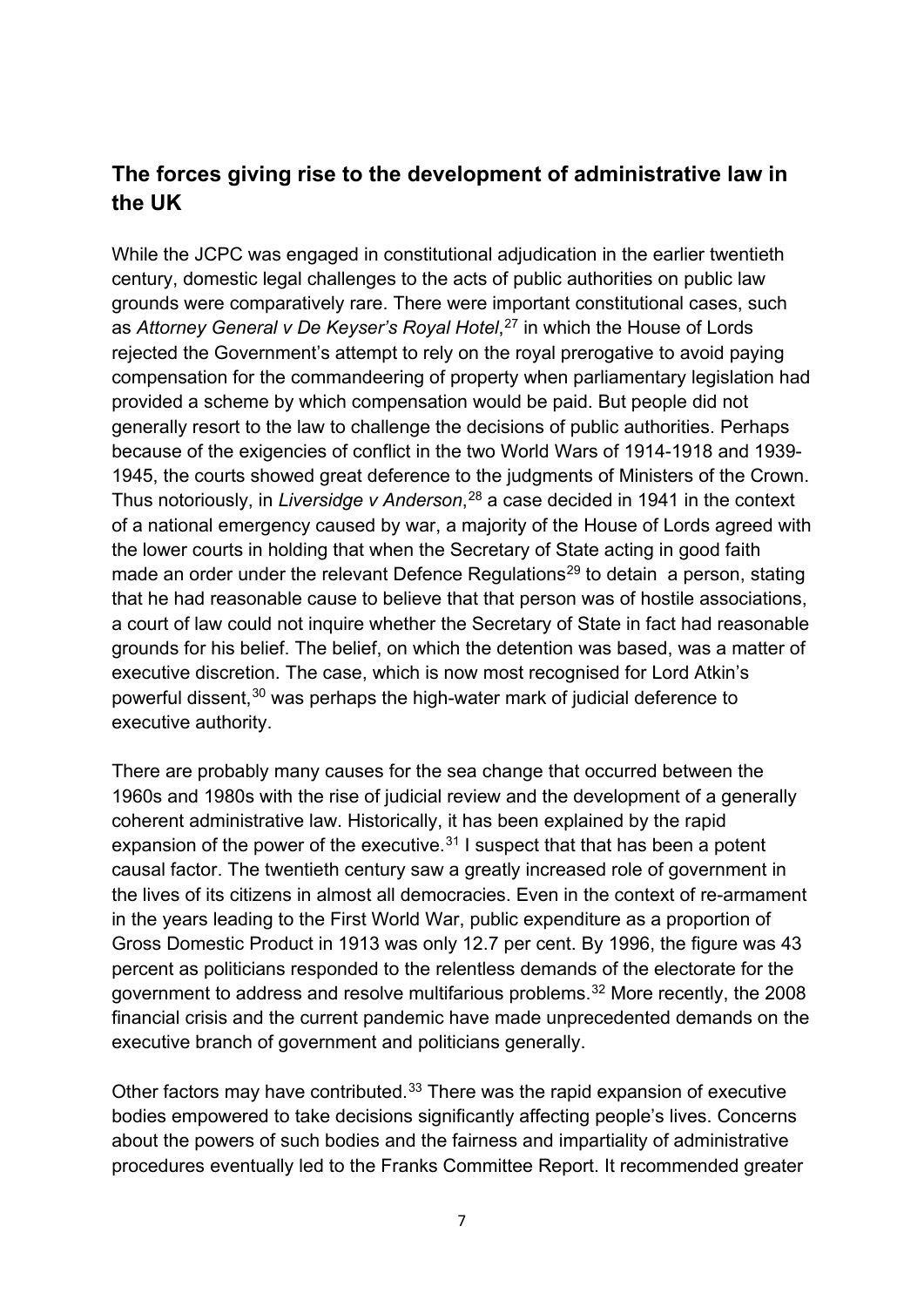openness in administrative procedures and the enactment of the Tribunals and Enquiries Act 1958. There was an enormous increase in the number of new laws in the form of secondary legislation creating rules which were open to challenge by judicial review. The expansion of legal aid in those years also made the courts much more accessible to people of limited financial means.

Changes in social attitudes may have played their part too. There was a decline in respect for and deference to established public institutions, particularly in the 1960s, when "the establishment" became the fashionable subject of satire. Lord Sumption has argued that the real reason for the growth of judicial review since the 1960s was the declining public reputation of Parliament and a diminishing respect for the political process generally. He sees these changes as being a result of a belief that Parliament is not capable of holding ministers or officials to account because party discipline enables ministers with a majority in the House of Commons to control it.<sup>[34](#page-29-7)</sup> I can readily accept that this was a factor in years when ministers had substantial majority support in the House of Commons; Quintin Hogg, the Conservative politician and later Lord Chancellor (Lord Hailsham) when in opposition in the late 1960s and again in the mid-1970s famously complained of the development of an "elective dictatorship".[35](#page-29-8) But other factors may also have been at work. It is not unreasonable to suggest, as Lord Neuberger has, that society became more questioning and inclined to litigate and that there was a greater public awareness of the individual's rights, which may have been prompted in part by the ECHR.

Another factor which has contributed to the expansion of judicial review has been the changes to the rules of procedure, which in England replaced the prerogative writs with a specific procedure for judicial review applications in Ord 53 of the Rules of the Supreme Court in 1977 and section 31 of the Supreme Court Act 1981 (now the Senior Courts Act 1981). In Scotland a new procedure for judicial review was introduced in 1985 following a call by Lord Fraser in the House of Lords for the introduction of a procedure which would make available remedies "which are speedy and cheap and which protect public authorities from unreasonable actions."[36](#page-29-9) The relaxation of the rules of locus standi to allow campaigning groups and others to commence proceedings to vindicate the rule of law has also contributed to the development of public law.[37](#page-29-10)

#### **The underlying principle of the rule of law**

Whatever may have been the causal potency of each of the different forces which resulted in the development of judicial review and administrative law, the underlying principle is the rule of law which is now recognised as a fundamental constitutional principle in section 1 of the Constitutional Reform Act 2005.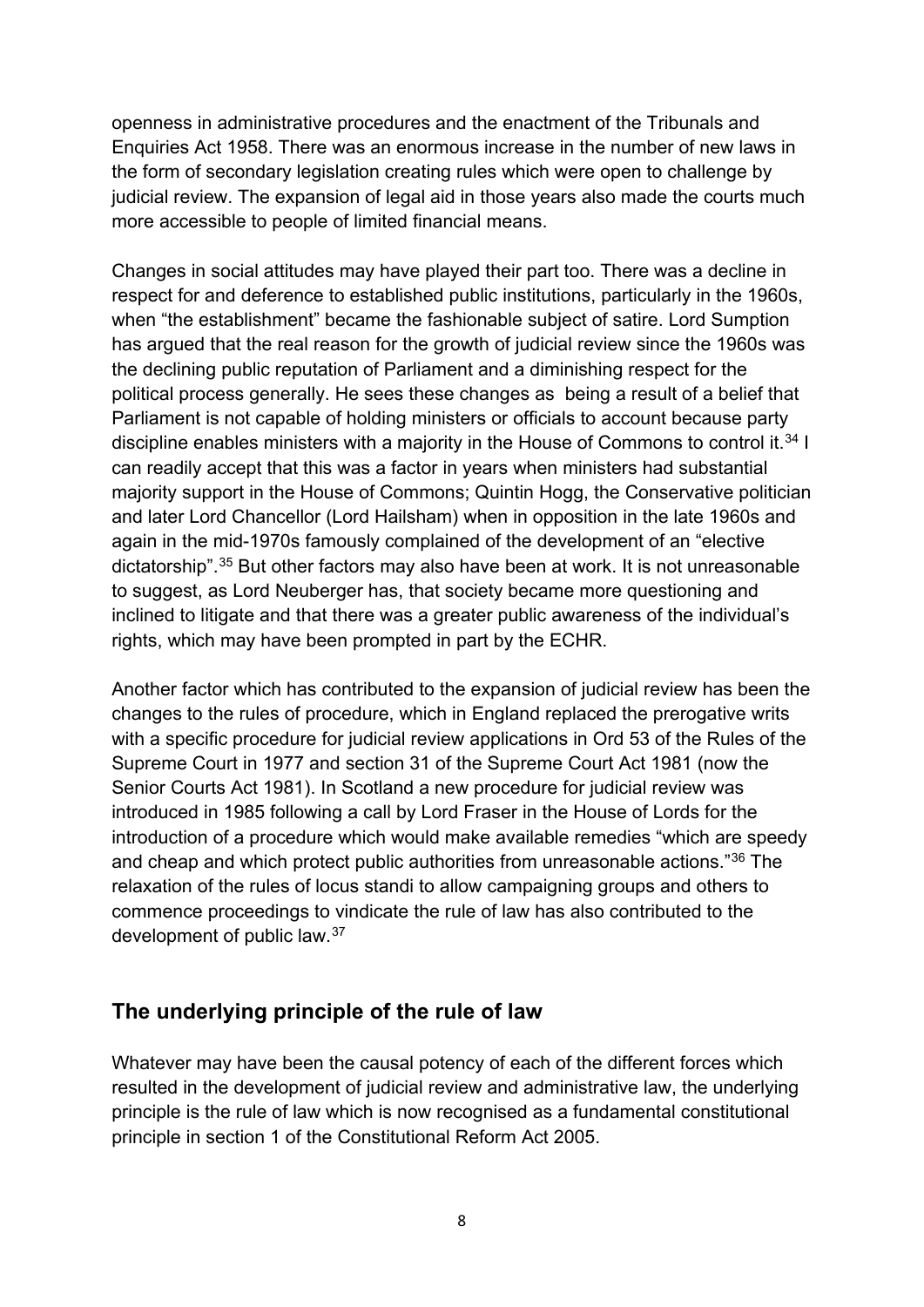In his response to the Independent Review of Administrative Law ("IRAL") in October 2020,[38](#page-29-11) Lord Reed, the President of the UK Supreme Court, stated that the rule of law "requires that every person should be bound by and entitled to the benefit of laws administered openly and transparently in the courts. In particular, all public bodies are bound to comply with the law, and recourse to the courts must be possible when they do not." He continued:

"In accordance with the principle of Parliamentary sovereignty, the Government and other public bodies can only exercise powers given to them by Parliamentary legislation, with some limited exceptions recognised by the common law. The courts can only decide the disputes before them, including disputes relating to the exercise of Government and other public power, in accordance with the law. All three principal branches of government (Parliament, the Government and the courts) share a common commitment to the law enacted by Parliament and the common law developed over the course of our history by the courts. The role of the courts in applying the law is an essential part of the machinery of a democracy, and should be considered in that wider context."

What the rule of law now demands in the field of administrative law is in large measure the product of the judicial development of the common law to which I now turn.

### **The post-World War II development of administrative law**

The concept of ultra vires is an ancient concept. But its systematic development into a coherent body of modern administrative law is a comparatively modern development. It is not possible in this short paper to discuss in any detail these developments which have been studied elsewhere.<sup>[39](#page-29-12)</sup> My purpose is simply to draw attention to the historical sequence in which some of the principal milestones of the development of administrative law occurred.

The three-limbed *Wednesbury* test as to the lawfulness of the decision-making of a public authority was first articulated in 1947.<sup>[40](#page-29-13)</sup> Lord Greene MR famously stated:<sup>[41](#page-29-14)</sup>

"A person entrusted with a discretion must … direct himself properly in law. He must call his own attention to the matters which he is bound to consider. He must exclude from his consideration matters with are irrelevant to what he has to consider. If he does not obey those rules, he may truly be said … to be acting 'unreasonably'. Similarly, there may be something so absurd that no sensible person could ever dream that it lay within the powers of the authority."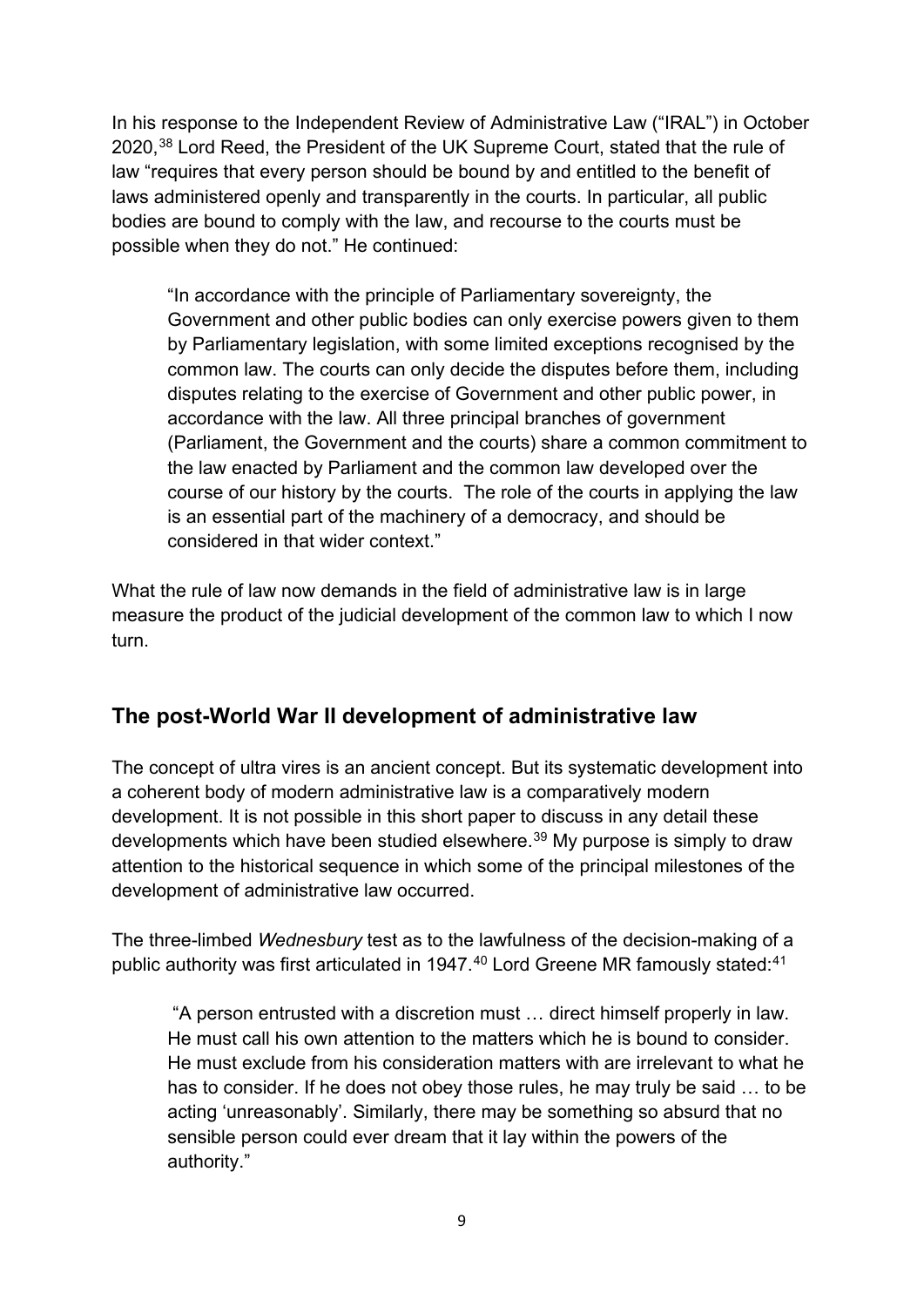In imposing those criteria on the decision-making of public authorities, the law has focused on the quality of decision-making rather than on the rights of the individual complainant. The third criterion, "*Wednesbury* unreasonableness", although firmly associated with this case in the minds of most lawyers, had respectable antecedents, as Lord Greene MR acknowledged by referring to an earlier case in which Warrington LJ gave the example of the dismissal of a red-haired teacher because she had red hair.[42](#page-29-15)

Another leading case which addressed the quality of public decision-making, was *Ridge v Baldwin[43](#page-29-16)* which reached the House of Lords in 1963. In that case a chief constable, who had been dismissed from his post by a Watch Committee acting under statutory powers,<sup>[44](#page-29-17)</sup> challenged the lawfulness of his dismissal on the ground of procedural impropriety. The House of Lords upheld his challenge, holding that the committee was obliged to observe the rules of natural justice, by informing him of the charges against him and giving him an opportunity to be heard. The House also held that the decision of the Secretary of State on a statutory appeal, although stated in the statute to be "final and binding", did not exclude recourse to the courts if the decision subject to challenge was itself a nullity.

1968 saw two landmark decisions by the House of Lords. The first, *Padfield*, [45](#page-29-18) concerned an attempt by milk producers to compel the Secretary of State, acting under the Agricultural Marketing Act 1958, to direct the Milk Marketing Board to investigate a complaint about the operation of the milk marketing scheme. The Secretary of State, without giving reasons, refused to do so. The Court of Appeal by majority, Lord Denning MR dissenting, held that the court could not challenge the minister's discretion. But the House of Lords<sup>[46](#page-29-19)</sup> reversed that judgment, holding that the decision was subject to judicial review where the refusal to investigate would frustrate the policy of the Act. The second, *Anisminic*, [47](#page-29-20) concerned the decision of a tribunal to refuse to pay compensation for the seizure of property by the Egyptian Government. The decision involved an error of law but the relevant Act of Parliament contained an ouster clause which stated that the tribunal's determination "shall not be called into question in any court of law". The House of Lords by a majority of 3:2 held that the ouster clause did not apply because the tribunal had misconstrued the statute with the result that there had been no valid determination. The ouster clause could not operate to prevent the court from determining whether or not the order was a nullity.

In 1970, the House of Lords, in *British Oxygen*, [48](#page-29-21) confirmed the rule that a person who has to exercise a statutory discretion must not fetter his or her discretion. Lord Reid[49](#page-29-22) held that a decision-maker could adopt a policy or a rule which would govern the exercise of this discretion provided that he or she would nevertheless give careful consideration to representations which advocated a departure from the policy or rule.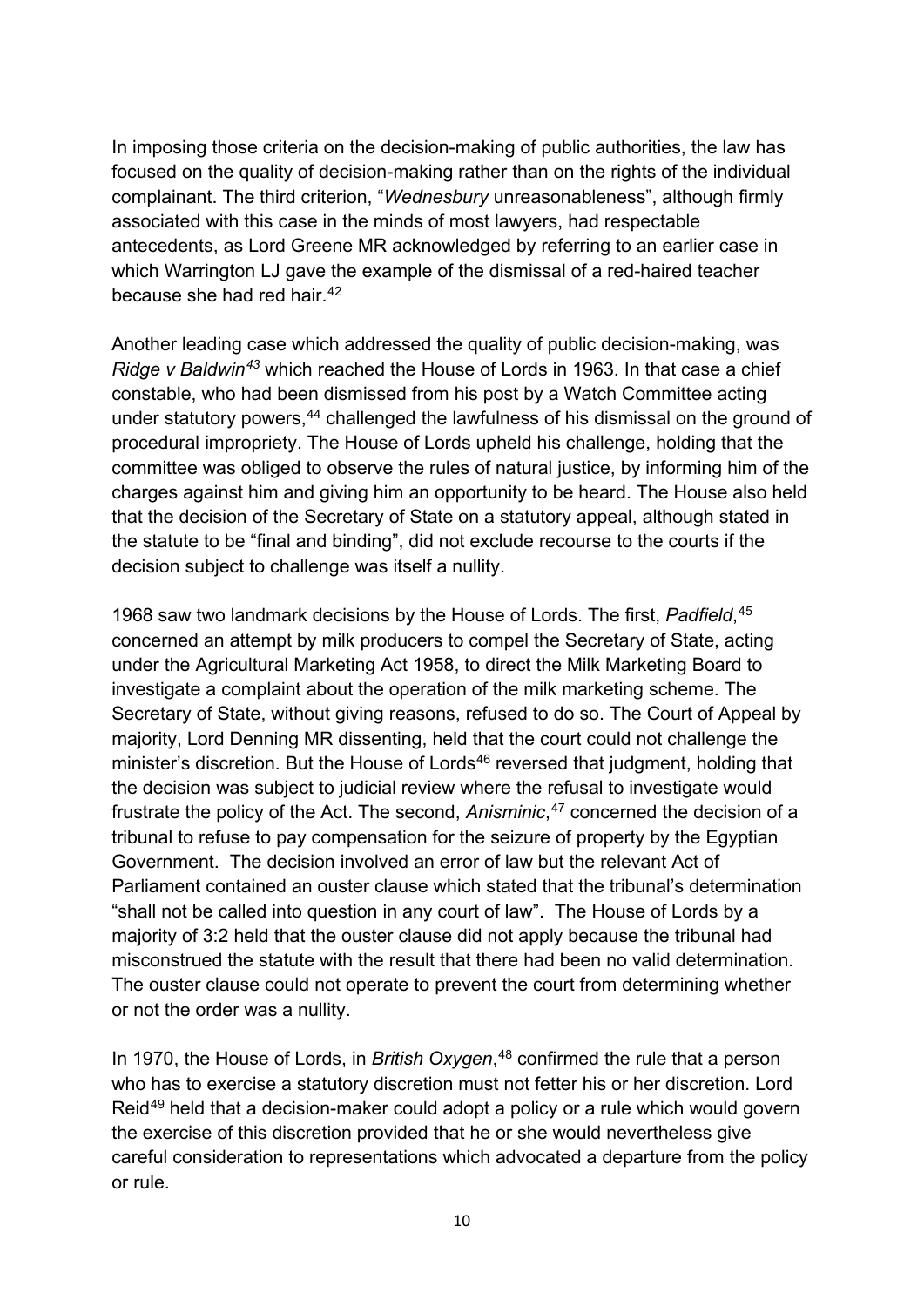In each of these cases, except perhaps for *Anisminic*, the courts were seeking to make sure that public officials, on whom Parliament had conferred powers, were exercising their powers in the way in which Parliament had laid down. That is consistent with the principle of Parliamentary sovereignty as Lord Reed stated in his response to the IRAL which I have quoted above. It is fair to conclude that the relevant legislation did not permit those to whom it gave power to take account of irrelevant considerations, make perverse decisions, adopt unfair procedures, or frustrate the policy of the legislation. *Anisminic* on the other hand protects fundamental and well-settled constitutional principles which require that the lawfulness of the actions of public bodies can be reviewed by a judicial authority.

Another innovation which began its development in this period is the doctrine of legitimate expectations. This doctrine is part of the doctrine of ultra vires and is justified by an assumption that the powers which Parliament conferred on a decisionmaker should be exercised in a reasonable manner and in accordance with the principles of good administration.<sup>[50](#page-29-23)</sup> To my mind, it draws on analogous rules in private law which give rise to estoppels arising from representations and detrimental reliance. The courts have required public authorities to comply with similar standards. Thus, where a public authority has led a person or a group to believe that certain procedural steps will apply, for example by making a statement or publishing a policy or guidelines on which those persons have relied, the public body will not be allowed to depart from those procedures without giving fair notice. For example, where a local authority licensed taxis and had given a public undertaking not to increase the number of licences until certain conditions were met, it could not depart from that undertaking without consulting with the aggrieved existing licence holders.<sup>[51](#page-29-24)</sup> The principle applies where a public authority has made statements which are clear, unambiguous and devoid of relevant qualification and which are not inconsistent with its statutory duties.<sup>[52](#page-29-25)</sup> If such statements give a person a legitimate expectation that he or she will be treated in a particular way, it is unfair and an abuse of power for the authority to act inconsistently with that expectation. A legitimate expectation can extend to the continued provision of a substantive benefit, requiring the public authority to show that there was an overreaching justification for departing from what had previously been promised.<sup>[53](#page-29-26)</sup>

The period between the late 1940s and the mid-1980s thus saw prodigious legal developments in the field of administrative law, bringing a degree of coherence to the law which had previously been lacking. Lord Diplock, who had taken a close interest in achieving this coherence, was able in the *CCSU* case<sup>[54](#page-29-27)</sup> in 1984 to articulate the principles of public law in summary form as (i) illegality, which is the requirement that a decision-maker understands the law that regulates his or her decision-making and must give effect to it; (ii) irrationality (also known as *Wednesbury* unreasonableness) which "applies to a decision which is so outrageous in its defiance of logic or of accepted morals that no sensible person who had applied his mind to the question to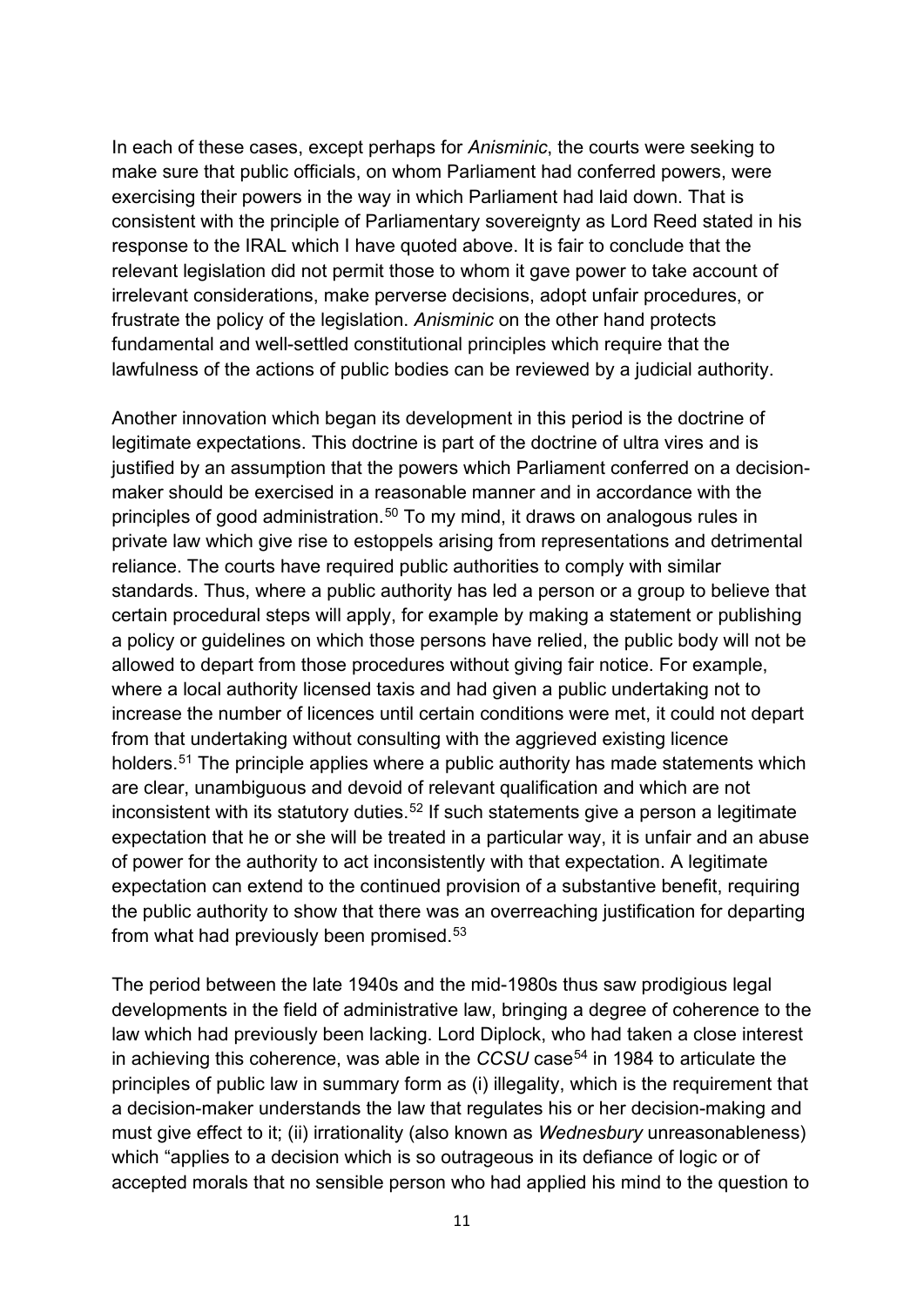be decided could have arrived at it"; and (iii) procedural impropriety, in which he included procedural legitimate expectations.<sup>[55](#page-29-28)</sup>

From this necessarily summary review of the developments of administrative law between the mid-1940s and the mid-1980s it is, I think, clear that the central principles of judicial review were established in this period. Recent developments of the common law of judicial review have been modest by comparison.

That is not to say that there has not been controversy both during this period and more recently. I turn to consider two areas in which there has been such a debate. The first is the judicial review of prerogative power and the second is the principle of legality.

#### **Judicial review of prerogative powers**

It has long been established that the exercise of a prerogative power may be superseded by parliamentary legislation and that the courts can prevent the Government from bypassing a scheme enacted by Parliamentary legislation by the invocation of a prerogative power.<sup>[56](#page-29-29)</sup>

In *CCSU* the House of Lords held that the fact that the source of a power conferred on the executive was the prerogative and not parliamentary legislation did not deprive the citizen of the right to challenge the manner of its exercise which he or she would have if the source of the power were statutory. Lord Diplock thought that it was unlikely that decisions on government policy made in the exercise of prerogative powers would be amenable to judicial review on the ground of irrationality.[57](#page-30-0) Lord Roskill confirmed that there were "excluded categories", which were not susceptible to judicial review because of their nature and subject matter. His list, which he stated was not exhaustive, comprised:

"Prerogative powers such as those relating to the making of treaties, the defence of the realm, the prerogative of mercy, the grant of honours, the dissolution of Parliament and the appointment of ministers as well as others … ."[58](#page-30-1)

In recent years the courts of the United Kingdom have been subjected to criticism for two decisions relating to the boundary between parliamentary power and the prerogative in the context of the hard-fought political debates over the UK's decision to withdraw from the European Union.<sup>[59](#page-30-2)</sup> The first raised the question whether the government needed to obtain the authority of Parliament to invoke article 50 of the Treaty on European Union to commence the formal process of withdrawal.<sup>[60](#page-30-3)</sup> The case turned principally on the interpretation of section 2 of the European Communities Act 1972 in its constitutional context. The Divisional Court held that Parliament's authority was required and the Supreme Court, which upheld that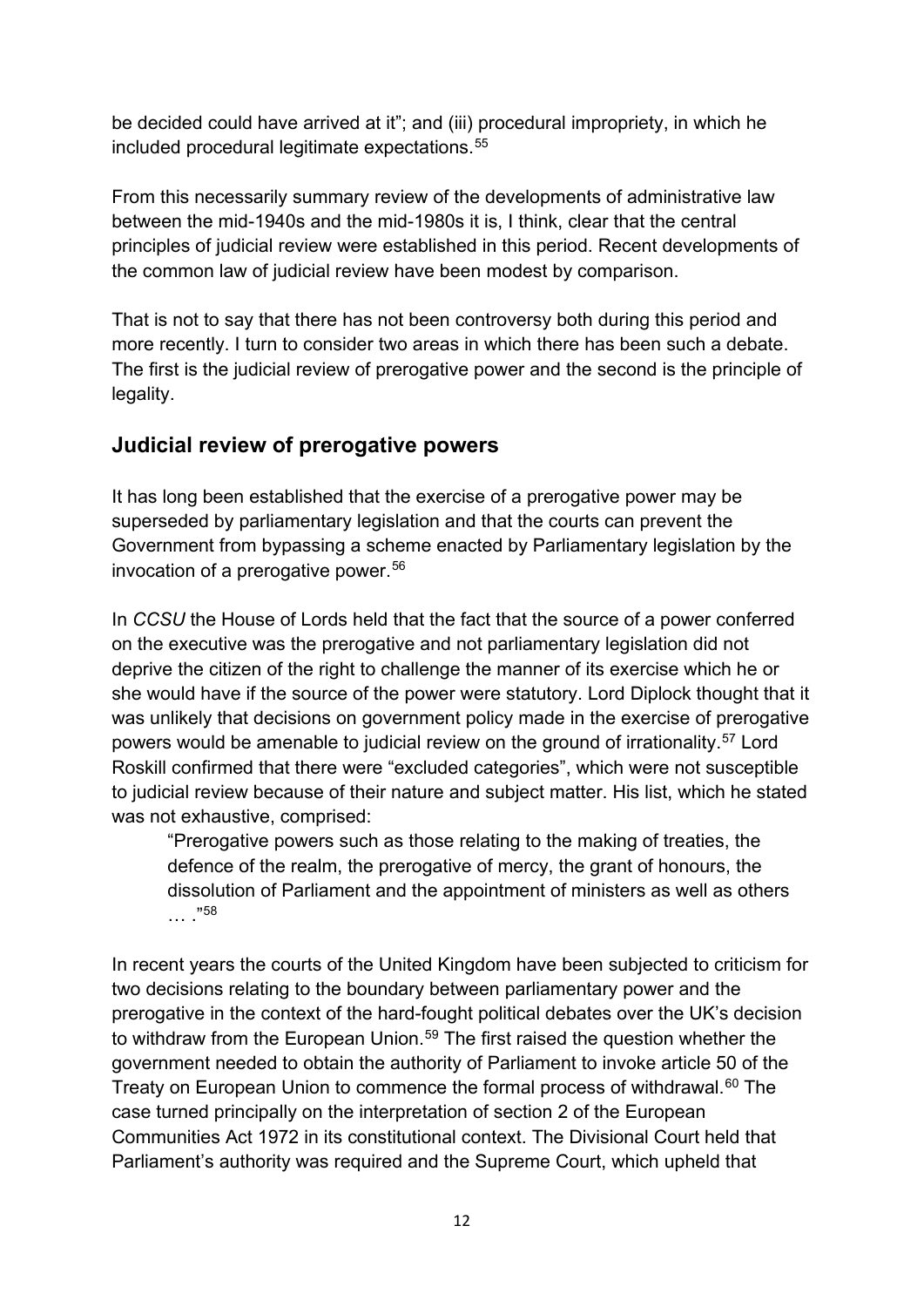decision, was divided 8:3 as to the correct answer. The second raised the question whether the Prime Minister's advice to HM the Queen to prorogue Parliament in a time of political crisis was amenable to legal challenge by way of judicial review or was non-justiciable.<sup>[61](#page-30-4)</sup> The Supreme Court unanimously held that it was amenable to such challenge and declared the prorogation unlawful.

The merits of those decisions have been the subject of extensive debate. It is not appropriate for a Justice who was on the panel which determined those appeals to defend the outcomes on their legal merits. That must be left to others.<sup>[62](#page-30-5)</sup> But I have to say that judgments such as these were not influenced by the personal views of individual Justices on the merits of Brexit. That is wholly inconsistent with the judicial role: judges must leave their personal views on such policy outside the door of the court.

### **The legality principle and basic constitutional principles**

The principle of legality in its traditional form is the rule that a statute needs to use clear and express words, or there must be a necessary implication of statutory terms, to displace vested private law rights.<sup>63</sup> There has also for a long time been the prima facie assumption, which the courts make when interpreting a statute, that Parliament takes for granted long-standing principles of constitutional and administrative law.<sup>[64](#page-30-7)</sup> For example, Parliament confers discretionary powers which, according to the tenets of administrative law, must be exercised reasonably and with procedural fairness. The courts presume that Parliament so intended.[65](#page-30-8)

Since the 1980s, the courts of the United Kingdom, perhaps influenced by EU law, international human rights law and in particular the ECHR before it was incorporated into domestic law, have come to recognise both that there are some fundamental common law rights which Parliament can override only if it is clear that that is a purpose of the statute and that there are some domestic law rights that are of greater importance than others and whose protection requires a closer judicial scrutiny than other rights under the *Wednesbury* principles.

An early example of the latter development is the *Bugdaycay* case in 1987, [66](#page-30-9) which concerned the proposed repatriation of an asylum seeker and the right to human life, in which the House of Lords recognised that it must give "anxious scrutiny" to the decision of a public authority which interfered with such a fundamental right.

The courts have repeatedly recognised as a fundamental right the right of access to the courts,  $67$  and applied a more intense scrutiny of the actions of public authorities that have interfered with that right. Thus, in a series of cases from the early 1980s, the courts have upheld the rights of prisoners to communicate with their lawyers and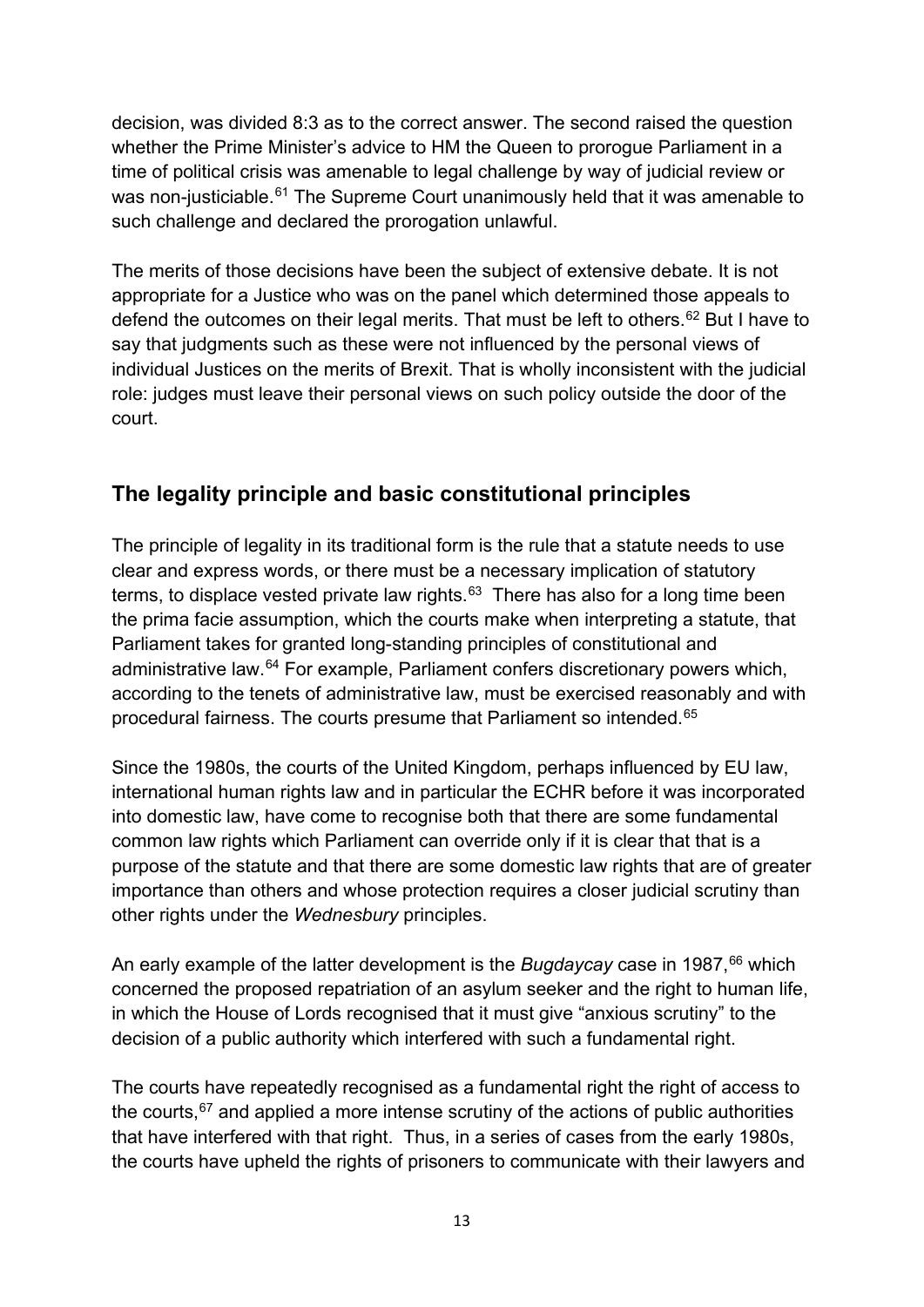obtain legal advice as an inseparable part of the right of access to the courts themselves, and in several cases have invalidated prison rules which unnecessarily interfered with such rights.[68](#page-30-11) In the case of *Leech*, Steyn LJ stated that the principle that every citizen has a right of unimpeded access to a court was a constitutional right and that unimpeded access to a solicitor for the purpose of receiving legal advice and assistance is an inseparable part of the right of access to the courts themselves.<sup>[69](#page-30-12)</sup> In *Daly*,<sup>[70](#page-30-13)</sup> the House of Lords held that a blanket policy of excluding prisoners from their cells, in which they had legally privileged correspondence, when prison authorities carried out searches, could not be justified by the legitimate public objectives of the searches as the infringement of the prisoners' rights was greater than was necessary to serve those objectives. $71$ 

Similarly, in 1997 in *R v Lord Chancellor, ex p Witham*, [72](#page-30-15) the Divisional Court (Rose LJ and Laws J) granted a declaration invalidating a fees order as ultra vires section 130 of what is now the Senior Courts Act 1981. The order repealed provisions which relieved litigants in person in receipt of income support from the obligation to pay fees. The government's case was that there was no ultra vires argument available to the claimant as the words of the statute were wide enough to allow such an order. The court rejected that argument, holding that the right of access to the courts was a constitutional right. In his judgment Laws J explained the concept in these terms:[73](#page-30-16)

"In the unwritten legal order of the British state, at a time when the common law continues to accord a legislative supremacy to Parliament, the notion of a constitutional right can in my judgment inhere only in this proposition, that the right in question cannot be abrogated by the state save by specific provision in an Act of Parliament, or by regulations whose vires in main legislation specifically confers the power to abrogate. General words will not suffice, and any such rights will be creatures of the common law, since their existence would not be the consequence of the democratic political process but would be logically prior to it."

#### He continued: $74$

"the executive cannot in law abrogate the right of access to justice, unless it is specifically so permitted by Parliament; and this is the meaning of the constitutional right".

Absent such specific provision, the abrogation of such a right would be ultra vires. Similarly, the court must scrutinise with some intensity an interference by a public body with such a right.

In *Simms*, [75](#page-30-18) Lord Hoffmann explained the position in these terms: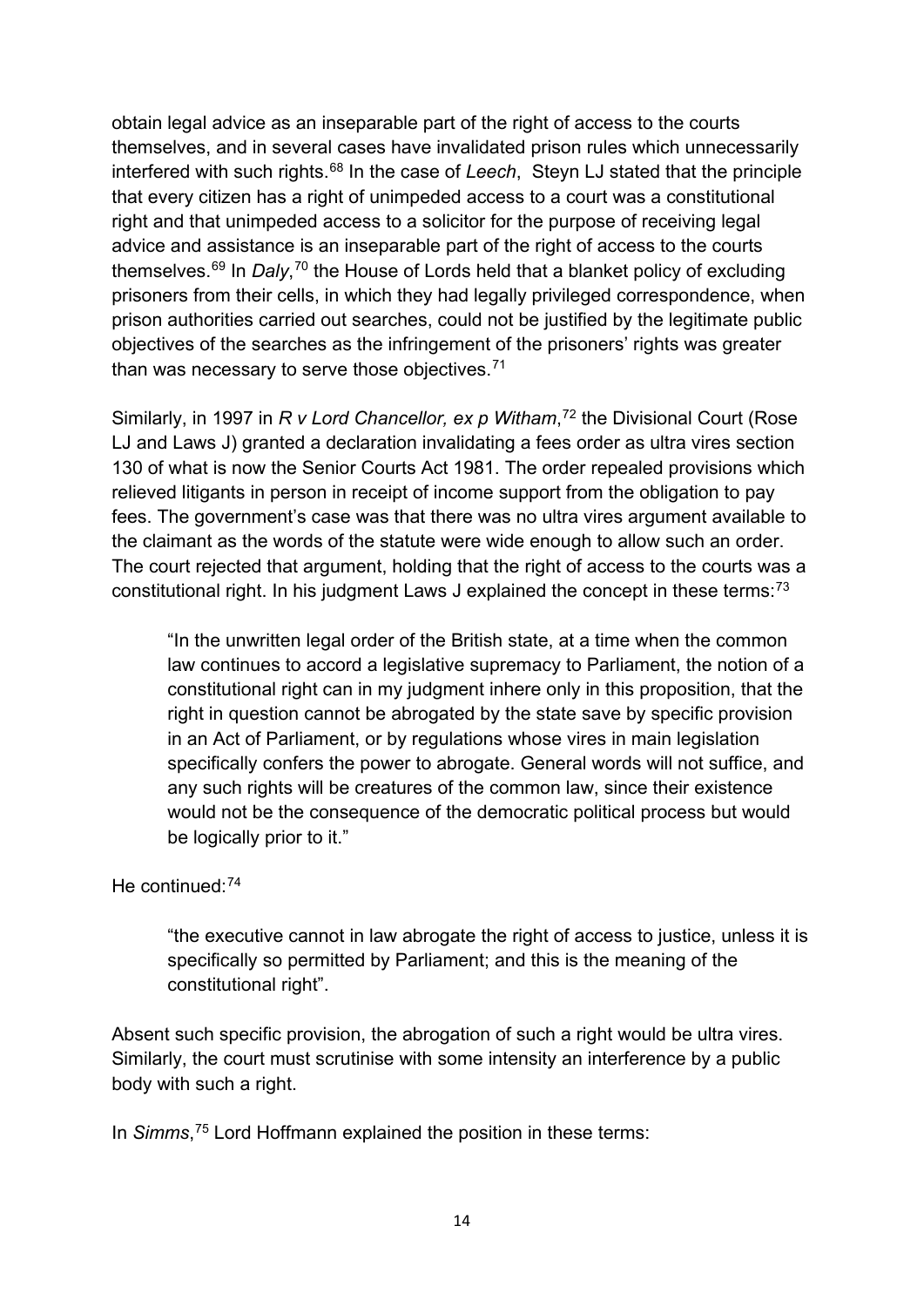"Parliamentary sovereignty means that Parliament can, if it chooses, legislate contrary to fundamental principles of human rights. The Human Rights Act 1998 will not detract from this power. The constraints upon its exercise by Parliament are ultimately political, not legal. But the principle of legality means that Parliament must squarely confront what it is doing and accept the political cost. Fundamental rights cannot be overridden by general or ambiguous words. This is because there is too great a risk that the full implications of their unqualified meaning may have passed unnoticed in the democratic process. In the absence of express language or necessary implication to the contrary, the courts therefore presume that even the most general words were intended to be subject to the basic rights of the individual."

Freedom of expression has also been recognised as a right whose restriction can only be justified by an important competing public interest. In *Brind*, [76](#page-30-19) the House of Lords upheld the rationality of restrictions which the Secretary of State imposed on broadcasters to prevent the supporters of a recognised terrorist organisation from making live transmissions. Lord Bridge of Harwich stated that the court was "entitled to start from the premise that any restriction of the right to freedom of expression requires to be justified and that nothing less than an important competing public interest will be sufficient to justify it." The test remained one of review; he continued:

"The primary judgment as to whether the particular competing interest justifies the particular restriction imposed falls to be made by the Secretary of State to whom Parliament entrusted the discretion. But we are entitled to exercise a secondary judgment by asking whether a reasonable Secretary of State, on the material before him, could reasonably make that judgment."<sup>[77](#page-30-20)</sup>

Thus, the test by which the courts assess the exercise of a discretionary power is still a rationality test but interference with rights which are recognised as fundamental gives rise to a more intensive or rigorous review. As Lord Reed has recognised, in such cases, where legislation is interpreted as requiring that such interference should be no greater than is objectively established to be necessary to achieve the legitimate aim of the interference, the court is in substance applying a proportionality test in judicial review.[78](#page-30-21)

The development of the principle of legality as the basis for a more intensive scrutiny of the interference by public authorities with what the common law recognises as constitutional or fundamental rights occurred principally in the period between the early 1980s and 2000, when the Human Rights Act 1998 came into operation. There was a hiatus after the Human Rights Act 1998 came into effect, during which judges appear to have focused on an analysis of fundamental rights through the prism of the Convention rights which it incorporated into our domestic law. But in several more recent cases judges have invoked the principle of legality as part of their reasoning.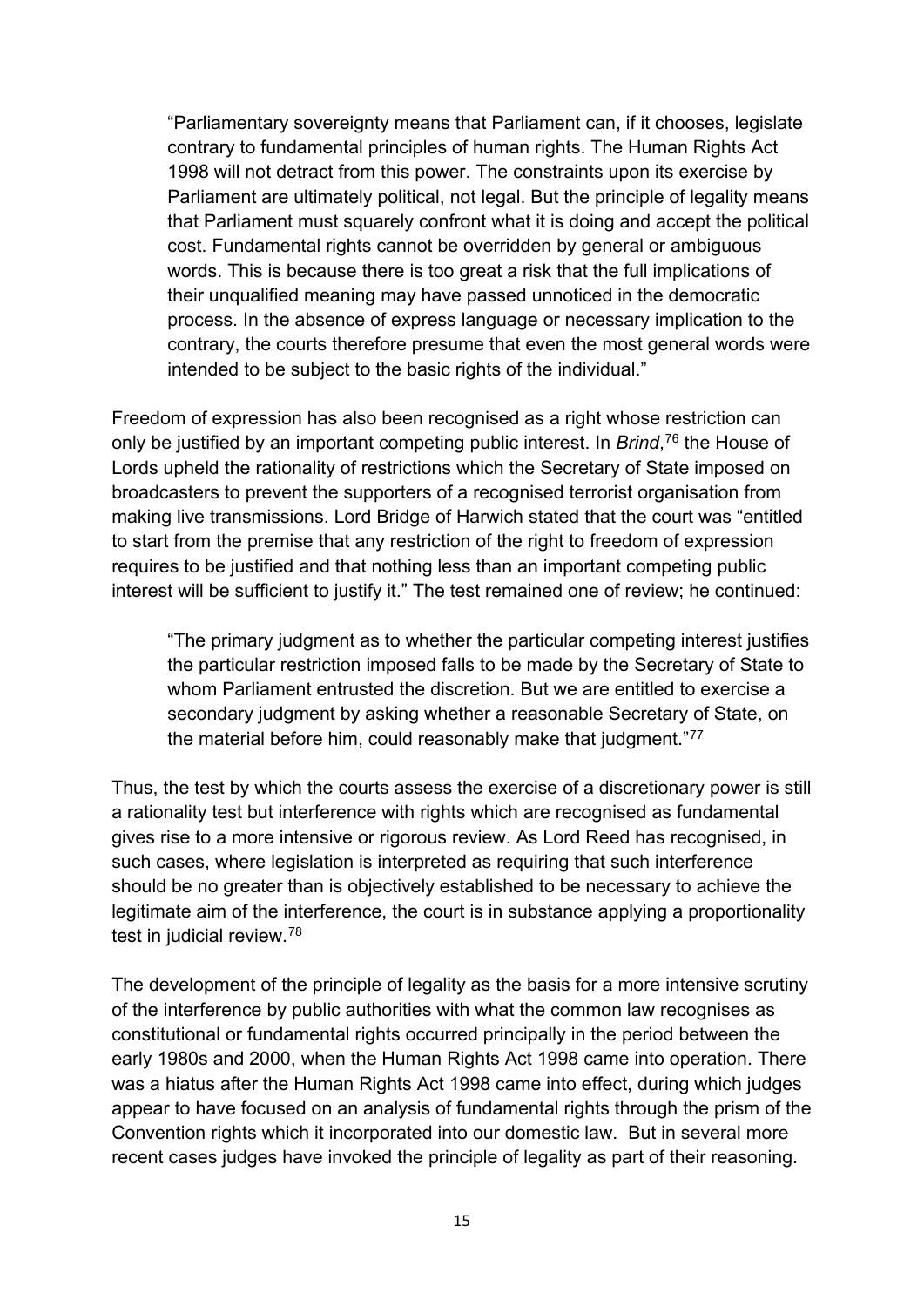Thus, in *AXA* in 2011 Lord Reed stated: "The principle of legality means not only that Parliament cannot override fundamental rights or the rule of law by general or ambiguous words, but also that it cannot confer on another body, by general or ambiguous words, the power to do so."[79](#page-30-22) In *Evans*, [80](#page-30-23) the Supreme Court addressed the question whether section 53 of the Freedom of information Act 2000 empowered the Attorney General to override a reasoned decision of the Upper Tribunal requiring the disclosure of letters by the Prince of Wales advocating certain policies to Government departments. Lord Neuberger, with whom Lord Kerr and Lord Reed agreed, invoked two constitutional principles which he stated were also fundamental components of the rule of law. Those principles were first, that, subject to being overruled on appeal or by statute, a decision of a court cannot be set aside by anyone, including the executive. Secondly, subject to certain well-established exceptions, the decisions and actions of the executive are reviewable by a court at the instance of an interested citizen. $81$  His disagreement with Lord Hughes was as to whether Parliament in section 53 had made crystal clear that the executive could override the tribunal's decision.

In *UNISON*, [82](#page-30-25) the Supreme Court was concerned with a challenge that a fees order regulating the fees charged for cases in the Employment Tribunal and the Employment Appeal Tribunal was ultra vires the power conferred by section 42 of the Tribunals, Courts and Enforcement Act 2007. Upholding the judgment of the Court of Appeal, the Supreme Court held that the order was unlawful both in domestic law and under EU law. In deciding the challenge under domestic law, Lord Reed looked to the constitutional principles which underlay the text of the statute, holding that the constitutional right of access to the courts was inherent in the rule of law and could only be curtailed by clear and express statutory enactment.<sup>[83](#page-30-26)</sup> Where primary legislation authorises the imposition of an intrusion on the right of access to justice, it is subject to an implied limitation: the degree of intrusion must not be greater than is justified by the objectives which the measure is intended to serve.<sup>[84](#page-30-27)</sup>

The Supreme Court similarly invoked fundamental principles of constitutional law in *Miller II*, the prorogation case.<sup>[85](#page-30-28)</sup> The principles in question were those of parliamentary sovereignty, and parliamentary accountability, ie the accountability of ministers to Parliament for the conduct of government.<sup>[86](#page-30-29)</sup> Following its approach in *UNISON*, the court held that the advice to prorogue would be unlawful "if the prorogation has the effect of frustrating or preventing, without reasonable justification, the ability of Parliament to carry out its constitutional functions as a legislature and as the body responsible for the supervision of the executive."<sup>[87](#page-30-30)</sup>

I will return to the use by the courts of the principle of legality and common law constitutional rights when I discuss the constraints on the judicial role below. Before doing so, I turn to two Parliamentary initiatives which enhanced the role of judges in public law: the European Communities Act 1972 and the Human Rights Act 1998.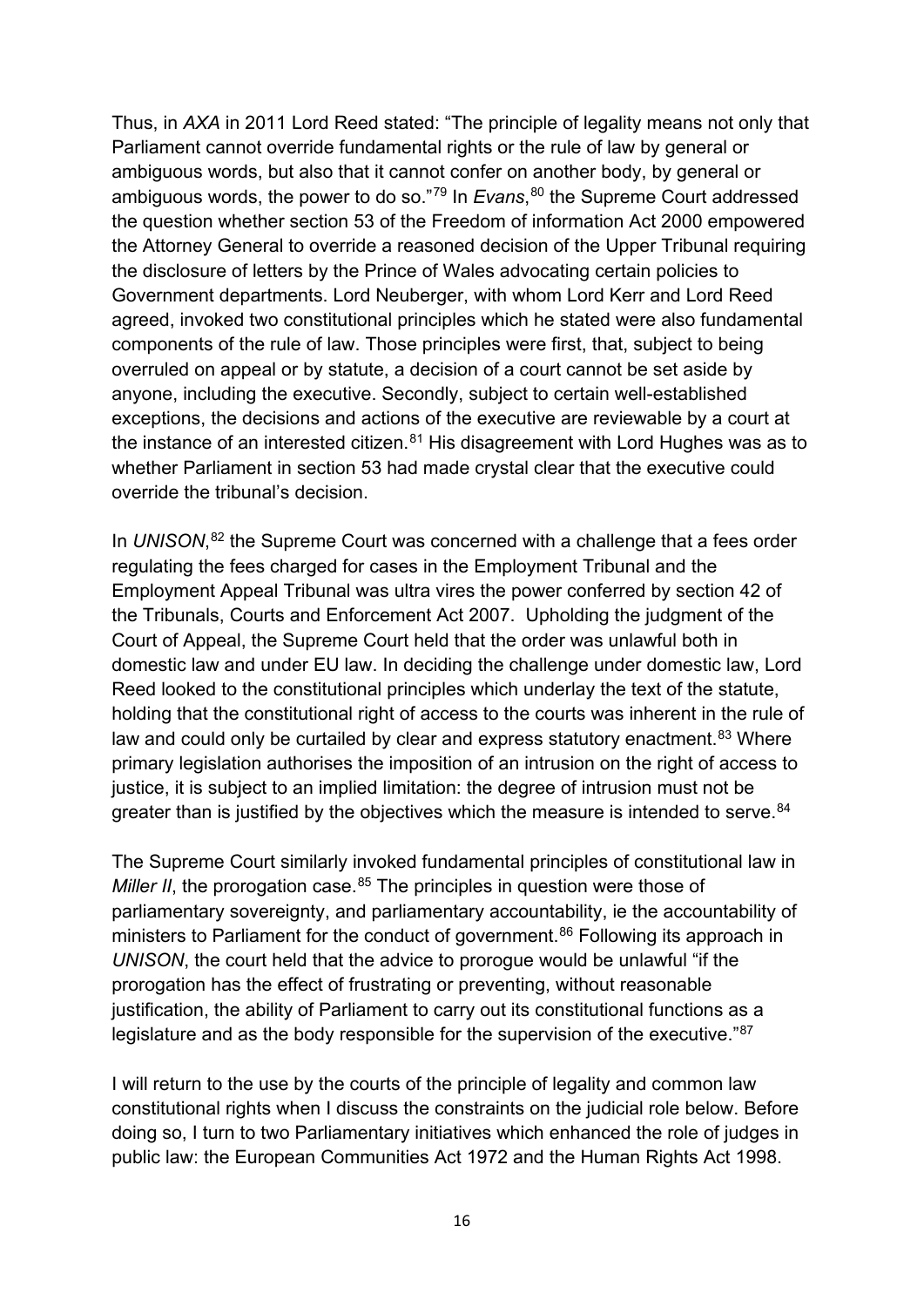#### **Parliamentary sovereignty and EU law**

The accession of the United Kingdom to the European Economic Community on 1 January 1973 involved the acceptance of a new source of law in the form of the new legal order which prevailed over the legislation of the United Kingdom Parliament. Section 2(1) of the European Communities Act 1972 ("the 1972 Act") mandated the courts to recognise and enforce the rights, powers, liabilities, obligations and restrictions created and arising out of what became EU law. Subordinate legislation had to be construed and have effect subject to those provisions: section 2(4). The UK courts were required by section 3 to treat any question as to the meaning and effect of the treaties and as to the validity, meaning and effect of an EU instrument as a question of EU law and to determine such questions in accordance with principles laid down by the Court of Justice of the European Union ("CJEU"), or, if necessary, be referred to that court.

The power which Parliament conferred on the judiciary to disapply or re-write the legislation of the otherwise sovereign UK Parliament has been a unique legal development which has been brought to an end by the United Kingdom's withdrawal from the EU. [88](#page-30-31)

It is beyond the scope of this paper to discuss the impact of EU law on judicial lawmaking in domestic public law. It suffices to note that within the sphere of EU law the UK courts have been required to adopt approaches which have differed from our traditional domestic public law. Thus the courts adopted novel techniques of interpretation of national legislation such as the requirement, so far as possible, to interpret national legislation and domestic law in order to achieve the objectives of unimplemented EU directives in accordance with the *Marleasing* principle.[89](#page-30-32) They have applied a proportionality test to reconcile conflicting rights and norms, involving an evaluation of whether a legislative measure pursued a legitimate aim and whether the measure was appropriate and necessary to achieve that aim. Within the sphere of EU law the courts have also had regard to the principles of respect for fundamental human rights and legal certainty, including the general prohibition of retroactive laws and the doctrine of legitimate expectation.

### **The Human Rights Act 1998**

The second significant parliamentary innovation is the Human Rights Act 1998 ("HRA"), which incorporated into domestic law the Convention rights listed in section 1(1) of the Act and set out in Schedule 1 to the Act.

Before the enactment of the HRA, there had emerged by the early 1990s a concern about the disparity between the United Kingdom's obligations in the plane of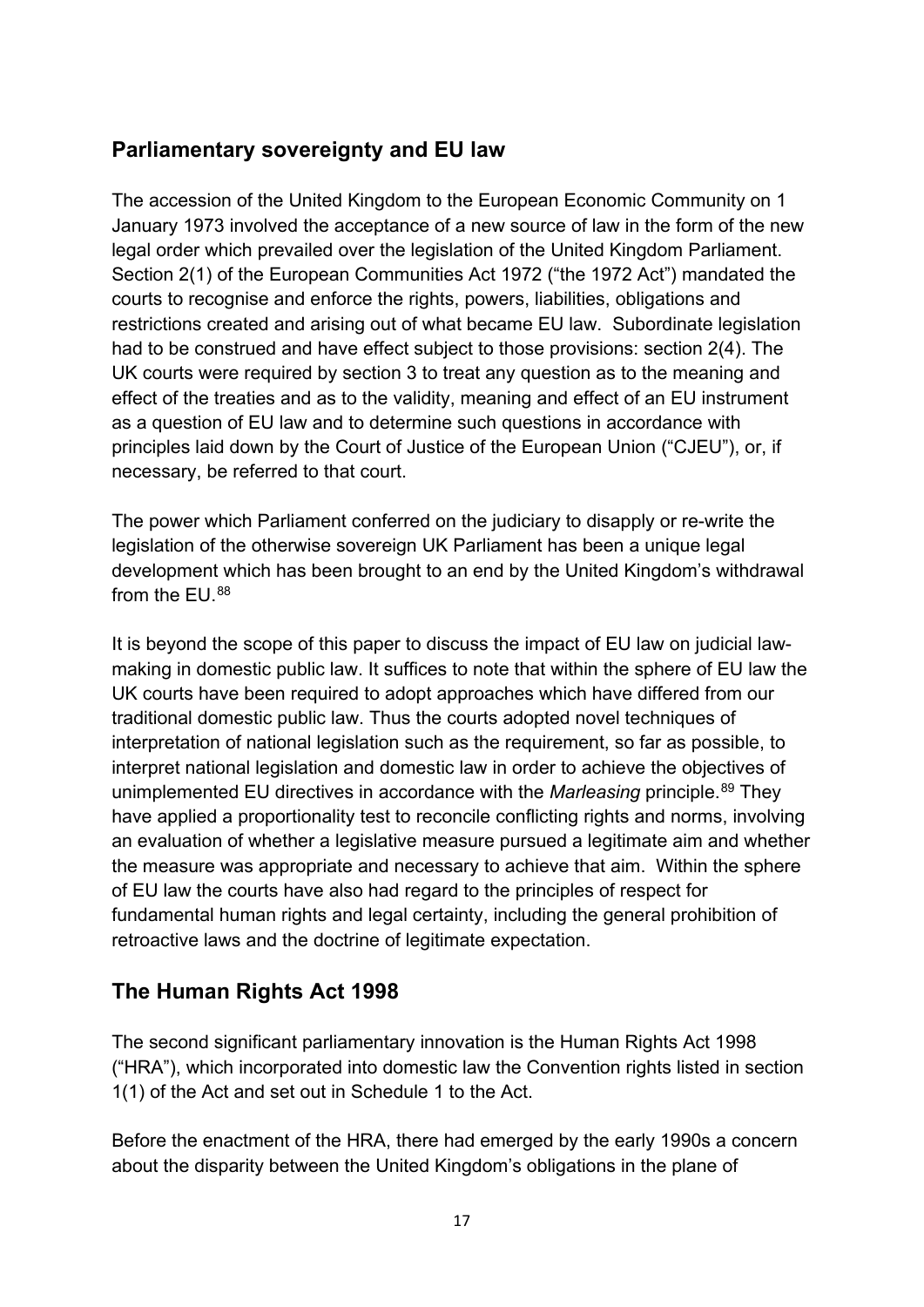international law as a signatory of the ECHR and the more limited rights which were recognised in our domestic administrative law. Because of the United Kingdom's dualist approach, the courts did not recognise and enforce rights conferred by the ECHR. Claimants who failed to obtain what they wished in domestic law filed applications against the United Kingdom in the European Court of Human Rights ("ECtHR") in Strasbourg<sup>[90](#page-30-33)</sup> and often were successful. Practitioners increasingly cited ECtHR decisions in domestic judicial reviews and the courts were aware that disappointed litigants would apply to the ECtHR for a remedy. Academic lawyers, such as Sir Jeffrey Jowell, called for domestic judicial review to embrace the doctrine of proportionality, and senior judges, such as Sir Thomas Bingham and Sir Stephen Sedley, advocated the incorporation of the ECHR into domestic law.<sup>[91](#page-30-34)</sup> As Professor Varuhas has persuasively explained,<sup>[92](#page-30-35)</sup> the Law Lords in *Brind* refused to incorporate the ECHR by the back door but the pre-2000 development of the principle of legality and the explicit recognition of fundamental common law rights occurred "under the shadow of Europe", namely the jurisprudence of the ECtHR and the CJEU.

The HRA carefully preserved the sovereignty of the UK Parliament: the courts cannot invalidate or disapply its primary legislation. Instead, the HRA provides two mechanisms by which the courts can give effect to the Convention rights in relation to legislation. First, both primary and secondary legislation "must be read and given effect in a way which is compatible with the Convention rights" (section 3). Where that is not possible, section 4 provides that specified senior courts $93$  may make a declaration of incompatibility if the court determines that a provision of primary legislation is incompatible with a Convention right. Such a declaration does not affect the validity, continued operation and enforcement of the provision but leaves it to the UK Parliament to decide whether to act to remove the incompatibility.

UK courts and tribunals in determining a question concerning a Convention right do not enforce but simply "take into account" the judgments and decisions of the ECtHR (section 2).

Section 6 provides that it is unlawful for a public authority to act in a way which is incompatible with a Convention right. Public authorities are defined to include courts and tribunals and any person who has functions of a public nature but not the UK Parliament or persons exercising functions in relation to its proceedings.

The HRA created a new field of domestic public law with an unprecedented focus on the recognition and enforcement by the domestic courts of the individual fundamental rights which have been given statutory recognition. In a series of seminal decisions after the enactment of the HRA, the House of Lords laid down the ground rules for its application.

In *Ullah*, [94](#page-31-0) Lord Bingham established the principle (sometimes referred to as "the Ullah principle") that the court in performing its duty under section 2 to "take account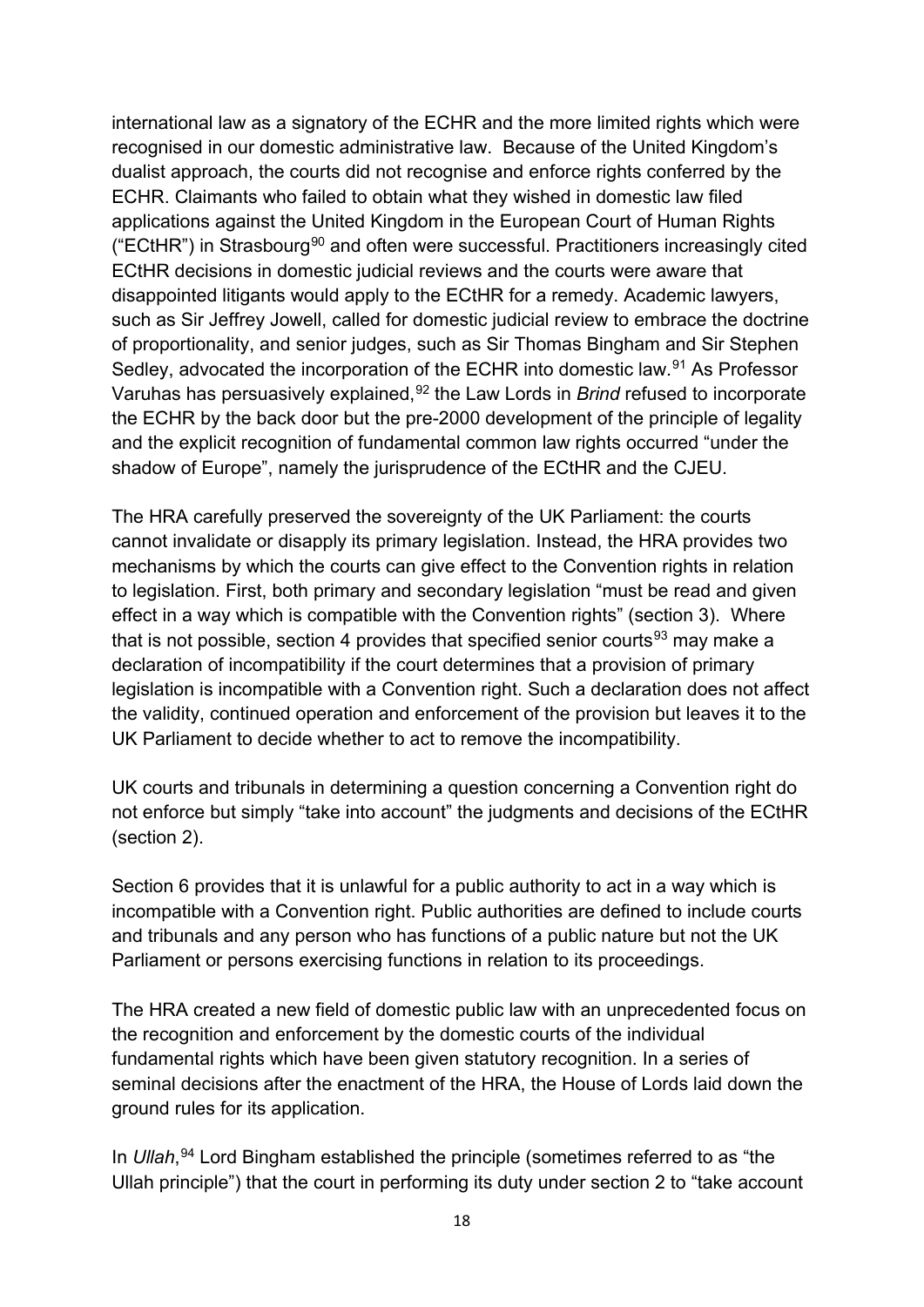of" the jurisprudence of the ECtHR should, in the absence of some special circumstances, follow "any clear and constant jurisprudence" of the ECtHR.[95](#page-31-1) He also articulated what is often described as the "mirror principle": "The duty of national courts is to keep pace with the Strasbourg jurisprudence as it evolves over time: no more but certainly no less."[96](#page-31-2)

Over time, the House of Lords and now the Supreme Court have clarified the Ullah principle. Thus, in *Pinnock v Manchester City Council*, [97](#page-31-3) in a unanimous judgment of nine Justices, the court held that it was inappropriate for it to follow every decision of the ECtHR because it would destroy its ability to engage in constructive dialogue with the ECtHR which was of value in the development of Convention law. It stated:

"Where, however, there is a clear and constant line of decisions whose effect is not inconsistent with some fundamental substantive or procedural aspect of our law, and whose reasoning does not appear to overlook or misunderstand some argument or point of principle, we consider that it would be wrong for this court not to follow that line."

A related question is whether domestic judges can interpret and apply Convention rights in a more expansive way than would the ECtHR if it were asked to address the same question. This question has divided both the House of Lords and subsequently the Supreme Court. As Lord Reed explained in his response to the call for evidence by the Independent Human Rights Act Review,<sup>[98](#page-31-4)</sup> the issue has arisen where the ECtHR allows a contracting state a margin of appreciation in the application of a Convention right, with the result that it would find no violation, but domestic judges have disagreed as to whether they should allow an equivalent margin of appreciation or discretionary area of judgment to the relevant public authority. The leading example of a more expansive approach is the 2008 decision of the majority in the House of Lords in *Re G (Adoption: Unmarried Couple)*. [99](#page-31-5) The court has continued to be divided on this issue, as shown, for example, in some of the judgments in *Nicklinson*, [100](#page-31-6) the assisted suicide case, and more recently in *Commissioner of Police for the Metropolis v DSD and another*,<sup>[101](#page-31-7)</sup> in which the court split 3:2.<sup>[102](#page-31-8)</sup> The question, whether a domestic court can find that a Convention right had been violated although the ECtHR would not find that there had been a breach of the ECHR, is yet to be authoritatively resolved.[103](#page-31-9)

In relation to the interpretative duty under section 3, the House of Lords early on adopted a muscular approach to give effect to what it understood to be the meaning of section 3. In 2004 in *Ghaidan v Godin-Mendoza* [104](#page-31-10) it was held that section 3 authorised the court to depart from the unambiguous meaning which a legislative provision would otherwise bear in order to make it Convention-compliant. To that end the court was authorised to read in and read out words which changed the meaning of the legislation. But there were two important limitations: first, the court was not authorised to adopt a meaning that was inconsistent with a fundamental feature of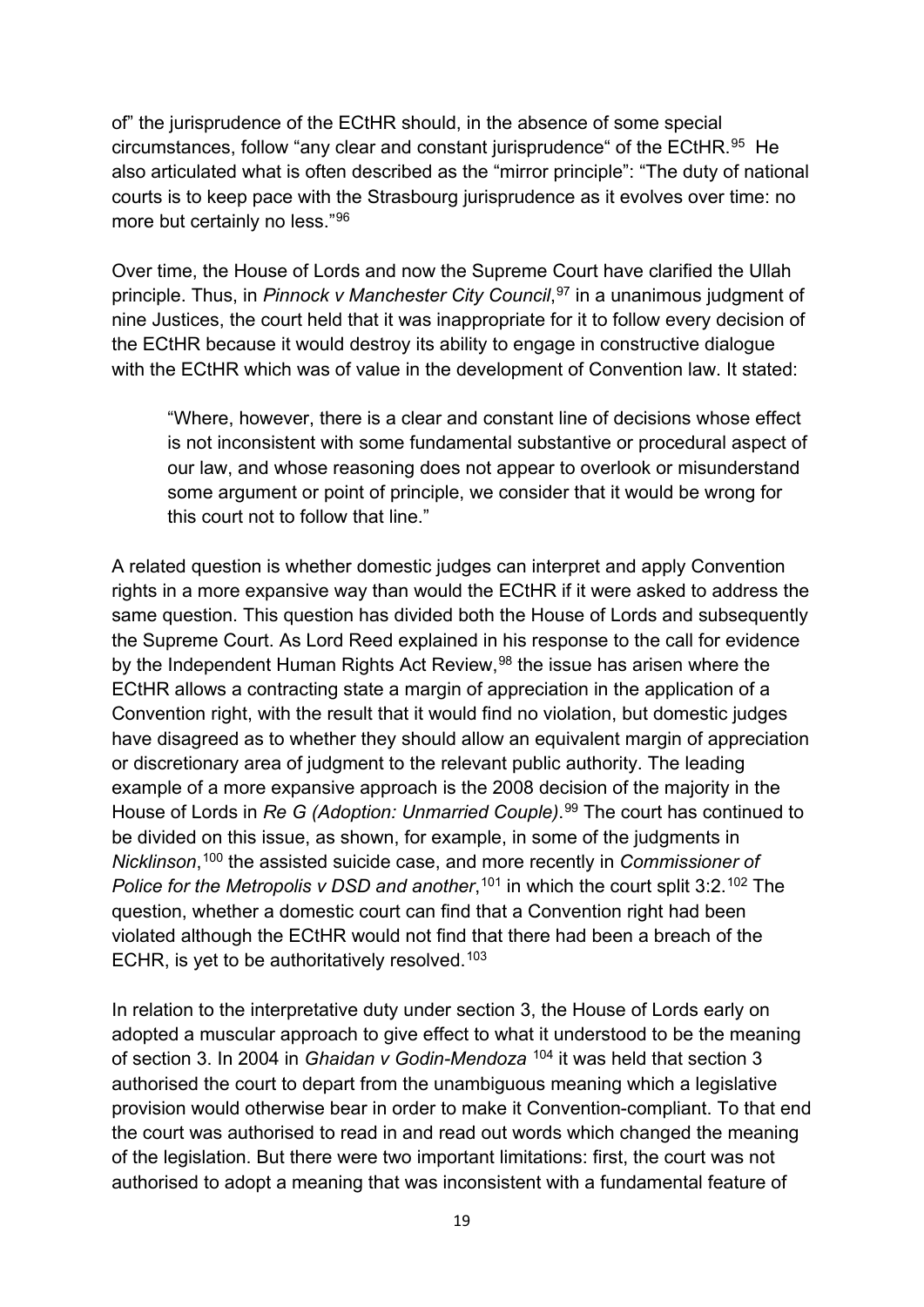the legislation (the words to be implied must "go with the grain" of the legislation); secondly, the court was not authorised to make policy decisions for which it was not equipped.<sup>[105](#page-31-11)</sup> This statutory power is a significant enhancement of the judicial role in relation to Parliamentary legislation, but it is noticeable that the government, when faced with a legislative provision which does not comply with the ECHR, frequently invites the court to exercise this power in preference to the court making a declaration of incompatibility.[106](#page-31-12)

Parliament, in giving the courts the task of applying the HRA, has not given the courts a power to make political decisions or to make a decision "on the merits". It has charged the courts with assessing whether the legislative or executive measures in question are a proportionate means of achieving a legitimate aim. It is well established in the jurisprudence of the ECtHR that this involves striking a fair balance between the individual's fundamental rights and the general interest of the community in the impugned measure: the search for this balance is inherent in the whole of the ECHR.<sup>[107](#page-31-13)</sup> In our domestic jurisprudence in relation to non-absolute rights under the HRA it is now well-established that the proportionality analysis involves four criteria or stages of analysis. The measure should (i) pursue a legitimate aim; (ii) be suitable in the sense of being rationally connected with the aim; (iii) be necessary, in the sense that a less intrusive measure could not be used without compromising the achievement of the objective; and (iv) be proportionate having regard to the effects of the measure on countervailing rights and interests and the objective that is to be achieved.<sup>[108](#page-31-14)</sup>

Usually, the most difficult part of the proportionality exercise is the fourth stage (often called "proportionality stricto sensu") which involves weighing up incommensurable factors in reaching a view as to whether the interference with a Convention right strikes a fair balance between the rights of the individual and the wider interests of the community as a whole. The HRA has innovated in giving the judiciary this evaluative task.

The House of Lords repeatedly confirmed that, unlike in traditional domestic judicial review, in which the primary decision-maker is the public authority and the court conducts a review according to a rationality standard, the court is the primary decision-maker on the question of proportionality.[109](#page-31-15)

The proportionality test involves a more intensive review of such measures than what historically was perceived as the generally less demanding test of reasonableness. It is the test which the ECtHR applies in Strasbourg.<sup>[110](#page-31-16)</sup> The reason why the domestic courts have this role is that Convention rights are free-standing rights which Parliament has enacted to be enforced by the domestic courts on a substantive basis in a similar manner to which they are enforced by the ECtHR. They are rights which the courts are charged with enforcing "without fear or favour".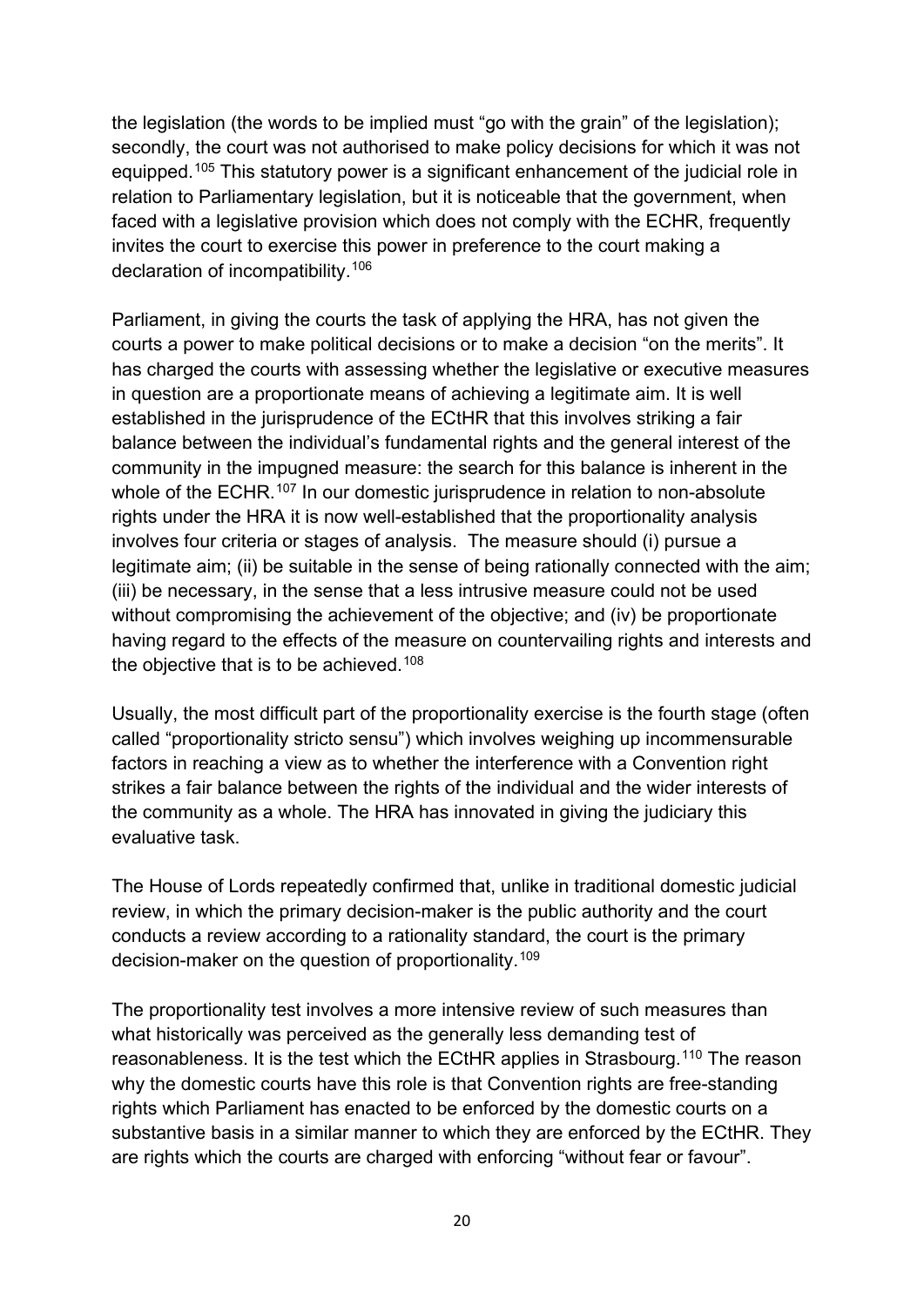The HRA appears to be achieving its purpose. It was intended to provide a means by which domestic courts could provide remedies for the violation of Convention rights and to reduce the need for individuals to make applications to the ECtHR.<sup>[111](#page-31-17)</sup> The number of cases going to the ECtHR from the United Kingdom has fallen in the 20 years since the HRA came into force and is now the lowest by population of all 47 contracting states. [112](#page-31-18) Cases in which the ECtHR has held that the United Kingdom has violated the ECHR have become rare; they have fallen from an average of 22 per year in the period 2001-2004 (when pre-HRA cases were working their way through the system in Strasbourg) to an average of 2.5 per year in the period 2017- 2020.[113](#page-31-19)

The task of the courts in policing human rights needs to be conducted with a clear recognition of the constitutional role of the judiciary and respect for the constitutional roles of the democratically accountable branches of government. This calls for an appropriate degree of restraint, an acknowledgement of an appropriate margin of appreciation to the decision-maker, and an awareness of the institutional limitations of the judicial branch of government by comparison with the other branches. These are matters which I consider further below.

#### **External influences on public law?**

In the last 50 years, our domestic public law has been open to several external influences. It is not clear whether or to what extent the judges who have sat in the House of Lords, the Supreme Court, and the JCPC have been influenced in the way they think about domestic public law by the constitutional work which they have carried out on JCPC cases and under the devolution legislation. There appears to be no obvious link between the JCPC work and the development of domestic public law as the JCPC's constitutional cases in the early part of the twentieth century coincided with a period of judicial passivity in public law.[114](#page-31-20) Similarly, it is not clear that the devolution jurisdiction which has existed only since 1998 has influenced our public law significantly as it came into being after the principal periods in which judges developed our administrative law.

Other statutes may have had a greater influence. Historically, one of the influences on the common law has been statute law. Judges have often developed the common law in the field of private law by analogy to statute law.<sup>[115](#page-31-21)</sup> Examples include the adoption of the implied terms of the Sale of Goods Act 1893 into contracts for work and materials,  $116$  and the application by analogy of statutory limitation periods to claims for equitable relief.[117](#page-31-23) Has there been a similar process in public law? The European Communities Act 1972, which brought into our law the jurisprudence of the CJEU in relation to EU law, may have enabled judges to become familiar with proportionality assessments, and the *Marleasing* doctrine may have influenced the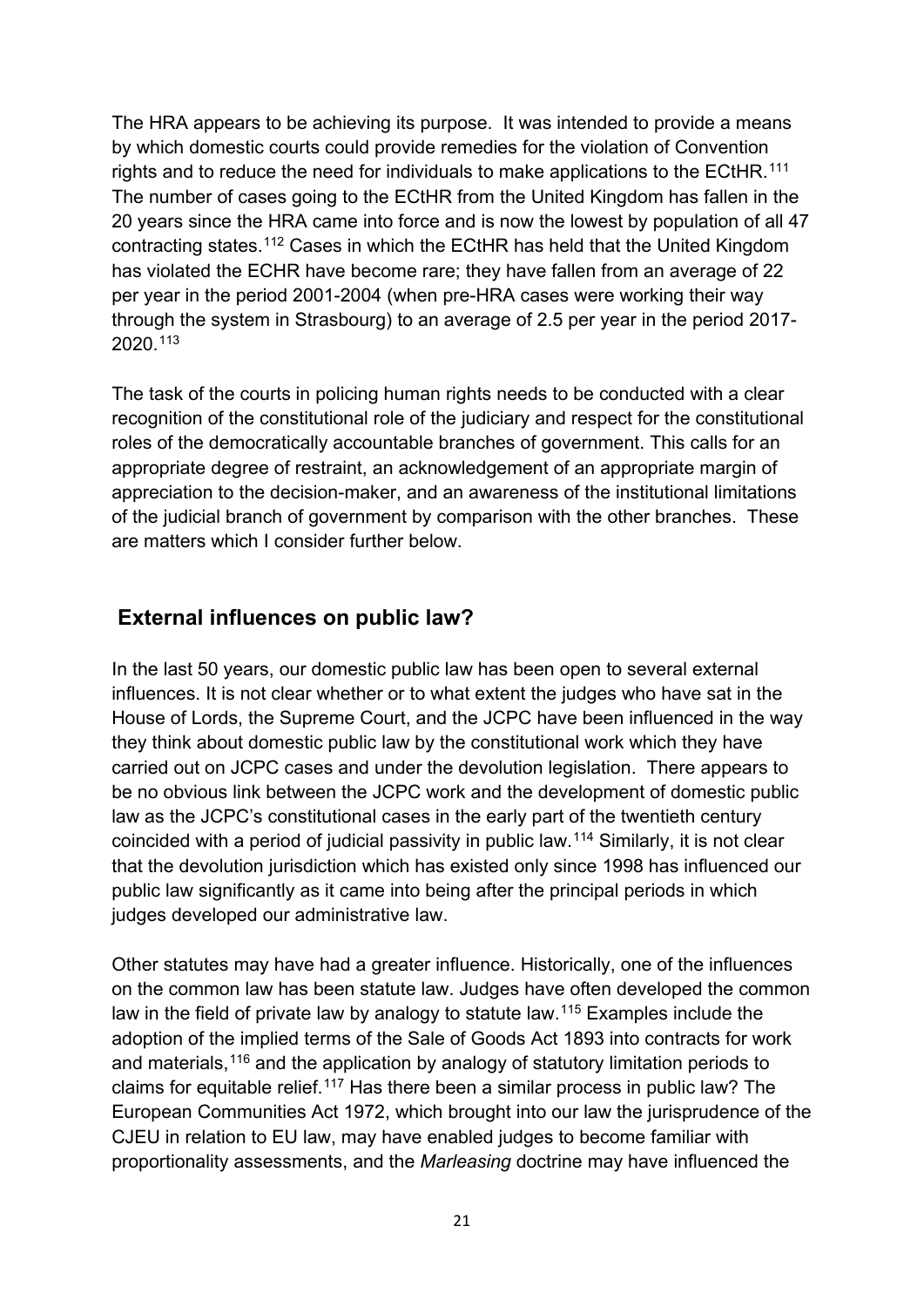House of Lords' interpretation of section 3 of the HRA in *Gaidan v Godin-*Mendoza.<sup>[118](#page-31-24)</sup> The HRA itself has exercised a significant influence on the common law in more than one way. The ECHR, since the right of individual petition was accepted in 1966, and, since 2000, the incorporation of Convention rights into domestic law appear to have had an effect on public perceptions of the role of law and the autonomy of the individual citizen. Thus, for example, changing perceptions of the autonomy of the individual patient both within the medical profession and among the general public have influenced the development of the law of informed consent to medical procedures from a position of deference towards professional medical judgment to a greater emphasis on the autonomy of the individual patient in Montgomery v Lanarkshire Health Board.<sup>[119](#page-31-25)</sup> More directly, the courts have had to adjudicate on challenges in particular cases in which they have had to address cumulatively the criteria of domestic law, EU law and the ECHR, including the tests of proportionality under EU law and in relation to the incorporated Convention rights. One may speculate that this has influenced judges to look more closely at the nature of the rationality challenge in domestic law. The absorbent nature of the common law may explain the recognition of common law constitutional rights and the current debate as to the scope of the principle of legality.

#### **Role recognition, institutional limitations and judicial restraint**

It is trite that it is not the role of the courts to interfere with the exercise of discretion of a public body merely because they might disagree with the decision or action in question. A judge's personal view of the merits of a policy or decision is irrelevant. Where a public authority has been given the power to exercise its discretion, it is the primary decision-maker and the court intervenes only if a challenger can establish that the decision or action is faulty in its procedure or substance when measured against a legal standard. That remains the case both in domestic administrative law and in the protection of Convention rights. It is, at least in part, the product of the twin pillars of our constitution, which I have mentioned, namely the sovereignty of the UK Parliament and the rule of law, and the principle of the separation of powers which supports those pillars.

When the court considers the intensity of the scrutiny which it must conduct when evaluating a decision or action against a legal standard, judges have often spoken of showing deference towards the administrative decision-maker. To my mind, it is not so much a question of deference or self-denial but one of the recognition of the limitations of the judicial role in our constitution and of respect for the separate role of administrative decision-makers who are accountable to the UK Parliament and other democratic bodies for the implementation of policy. The judiciary has no democratic mandate to frame wide-ranging socio-economic policy<sup>[120](#page-31-26)</sup> or to adjudicate, without legal principle, upon controversial and contested moral and ethical questions.<sup>[121](#page-31-27)</sup>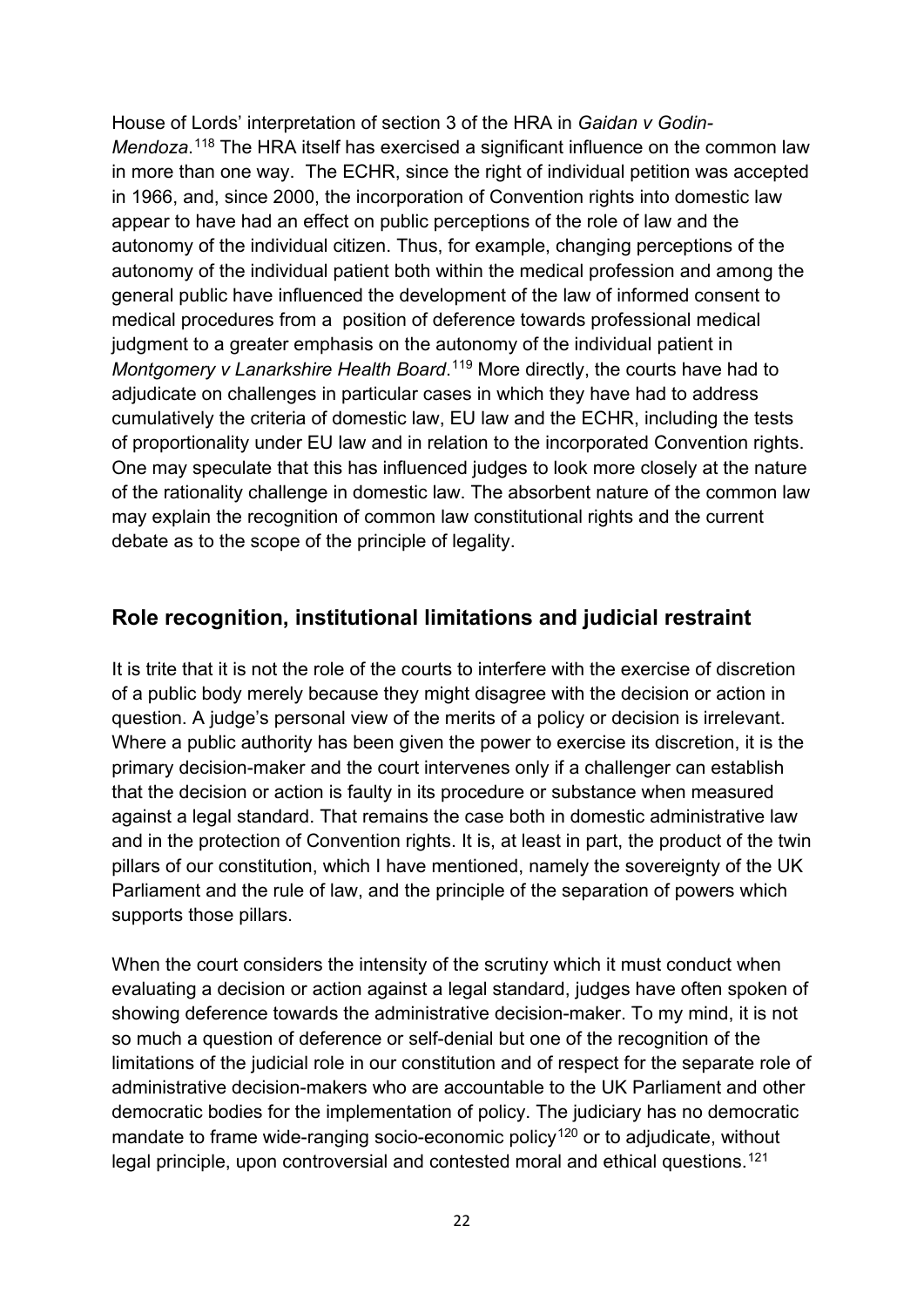Several constraints on the judiciary in developing the common law in the field of private law are also relevant to its work in the field of public law. There is a spectrum from what Lord Reid described as "lawyers' law"[122](#page-32-0) at one end and, at the other end, matters which involve contestable and contested choices in social and economic policy. Similarly, decisions which may have major consequences for public expenditure and the allocation of public funds must be approached with great caution.[123](#page-32-1) The judiciary does not have the resources, including the ability to consult widely, that are necessary to formulate detailed policies and are available to the Law Commissions and to government departments. Thus, where in private law a suggested reform calls for a detailed legislative code.<sup>[124](#page-32-2)</sup> the judiciary should leave the matter to the relevant legislature. In my view, a similar caution is required in questions of public law if a development has wide or unforeseeable ramifications. In private law, matters which affect large sections of the community and raise issues which are the subject of controversy should be left to the democratic legislatures.<sup>[125](#page-32-3)</sup> Such matters, as Lord Sumption has argued in his 2019 Reith Lectures, which involve moral choices on which reasonable people may reasonably disagree, require political compromises or resolution by collective political choice through the work of democratic legislatures.[126](#page-32-4) While, as I have said, judges develop the common law by drawing on analogies from statute law, they recognise the need for care in areas of law which Parliament has occupied; they may fill in gaps left by Parliament but they must not create incongruity.<sup>[127](#page-32-5)</sup>

A particular constraint on judicial law-making which applies as much to public law as to private law is the rule of law requirement that the law must be accessible and, so far as possible, intelligible, clear and predictable, <sup>[128](#page-32-6)</sup> When in 1966 the House of Lords issued the Practice Statement giving itself authority to depart from its previous decisions, it emphasised the importance of precedent in giving "some degree of certainty upon which individuals can rely in the conduct of their affairs, as well as a basis for orderly development of legal rules."[129](#page-32-7) The Practice Statement recognised the danger of disturbing retrospectively the basis on which contracts, settlements of property and fiscal arrangements had been entered into. The House of Lords used the Practice Statement on three occasions to depart from its own earlier decisions in the development of public law.<sup>[130](#page-32-8)</sup> The Supreme Court has not used the power in such cases; but the concern of the Practice Statement about certainty and predictability must be a relevant consideration in the field of public law because a lack of predictability would be a major hindrance to good administration. It is not just the constitutional limitations on the judicial role but also the dictates of the rule of law which support the traditional and generally recognised view that judicial development of the common law should be incremental and interstitial.

Parliament, by enacting the Human Rights Act 1998, has given the judiciary a new role, and has effected a legal change which is much more than incremental and interstitial. The interpretative obligation under section 3 of that Act has the capacity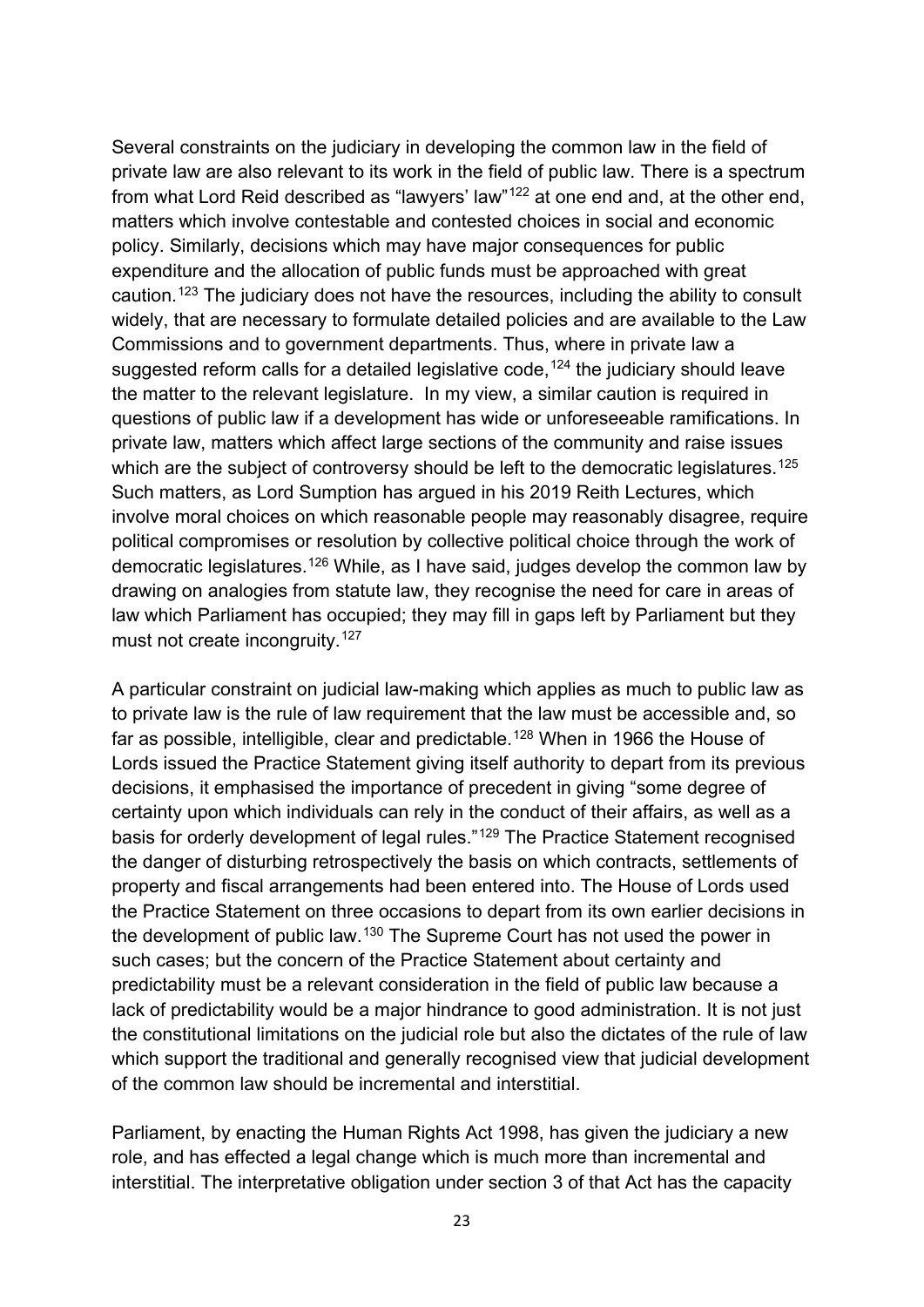radically to alter the meaning of words which Parliament has chosen in enacting legislation. This can militate against certainty and predictability as legislators may not be able readily to identify in advance how the courts might read down or read up the words which they intend to use in enacting a statute. This limited inroad into certainty and predictability is the result of Parliament's choice to confer on the inhabitants of the United Kingdom the Convention rights set out in the Act. The UK Parliament as the principal law-making body in our country clearly has the power to make such a change.

The judiciary by contrast can develop the common law in response to changing circumstances only incrementally, drawing on established principles and avoiding radical departures. One such development is the development of the principle of legality, which, as I have said, in the last two decades of the last century, was applied to protect a prisoner's access to the courts<sup>[131](#page-32-9)</sup> and to protect freedom of expression.[132](#page-32-10) It can be seen in relation to the right to life in *Bugdaycay[133](#page-32-11)* in 1987. More recently, it has been invoked in the context of the protection of United Kingdom citizenship.[134](#page-32-12) Fundamental constitutional principles, namely the sovereignty of the UK Parliament and the accountability of UK government Ministers to Parliament provided the context for the application of the principle of legality in *Miller II*. [135](#page-32-13) But, as I discuss below, such incremental development must be constrained by a respect for parliamentary authority and a recognition of the potential of the principle of legality to alter the ordinary meaning of statutes

When does development of the law cease to be incremental and interstitial? It is difficult to determine precise boundaries as the courts must respond to novel circumstances which citizens and other people bring before them for judicial determination. Treating the devolution statutes as constitutional and thereby requiring express words or necessary implication for their alteration is wholly consistent with the purpose of Parliament in enacting that legislation. It creates no incongruity. Recognition and application of the fundamental and undisputed constitutional principles, such as the right of access to the courts, which is an essential component of the rule of law underpinned by the separation of powers, and the sovereignty of the UK Parliament and ministerial accountability to that Parliament, which comprise the other pillar of our uncodified constitution, appear to me to fall clearly in the category of incremental development. Similarly, as society has developed and people have become used to invoking the Convention rights of the HRA, there may be scope for the common law to recognise by analogy some at least of those fundamental rights.<sup>[136](#page-32-14)</sup>

But the need for judicial restraint in this field is obvious. First, the idea of a common law constitution is contested.<sup>[137](#page-32-15)</sup> The uncodified constitution depends on political facts as well as legal rules and incremental development of the constitution depends upon acceptance by the people and acquiescence by other institutions of the state, particularly the United Kingdom Parliament.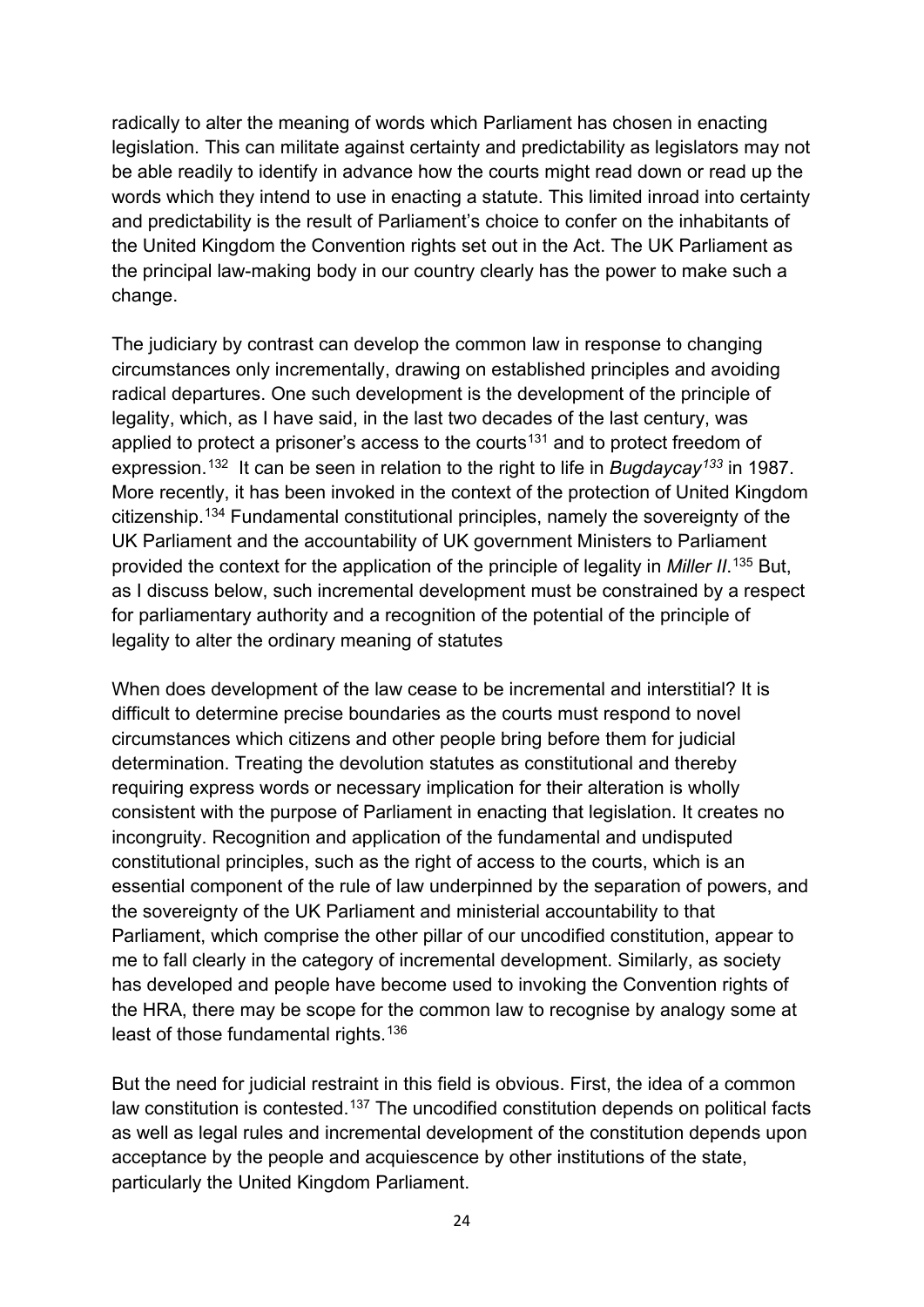Secondly, it is one thing to expect Parliament to use clear and express words, or necessary implication from the words it has used, to restrict or remove a fundamental common law right. That can readily be seen as giving effect to a general constitutional understanding. But as Sir John Laws warned when he was a judge at first instance, there is a good reason why the category of rights described as constitutional or fundamental is narrow. He stated:[138](#page-32-16)

"The law should be astute to confine the concept of constitutional right to that special class of rights which, in truth, everyone living in a democracy under the rule of law ought to enjoy."

He identified access to justice as one such right and freedom of the person, of speech, thought and religion as others. He thought that such rights were largely articulated in the principal provisions of the ECHR which was then being enacted into domestic law. He went on to say:

"If the courts were to hold that more marginal claims of right should enjoy the protection of a rigorous rule of statutory construction not applied in contexts save that of the protection of fundamental rights and freedoms, they would impermissibly confine the powers of the elected legislature."

Thirdly, the interpretative tool of requiring specific provision is very different from the muscular power to read down or read up statutory provisions to make them comply with Convention rights which only statute can confer.<sup>[139](#page-32-17)</sup>

Fourthly, the courts should be very cautious about using abstract and indeterminate formulations of common law fundamental rights or principles as springboards for the development of the common law. Judges must avoid the distortion of positive legal norms into what my colleague, Lord Sales, has described as "vague, uncertain, and poorly articulated standards". He continued:

"If Parliament does not have fair warning of what the words it uses will be taken to mean, its ability to function as an institution which amends the law in accordance with what the elected representatives intend (and may have promised to achieve) will be undermined: the link between democratic will and law will be disrupted. If a citizen does not have a fair warning of what the words used in legislation mean, his ability to plan his affairs will to that extent be undermined."[140](#page-32-18)

Incautious or over-ambitious judicial development of the common law in this field therefore has the potential not only to damage the effective operation of Parliamentary sovereignty but also to militate against the predictability and determinacy of the law, which are important characteristics of the rule of law.<sup>[141](#page-32-19)</sup>

There is evidence of such restraint. Professor Paul Craig, in a forthcoming article, [142](#page-32-20) analyses cases which have involved the principle of legality between 1998 and 2021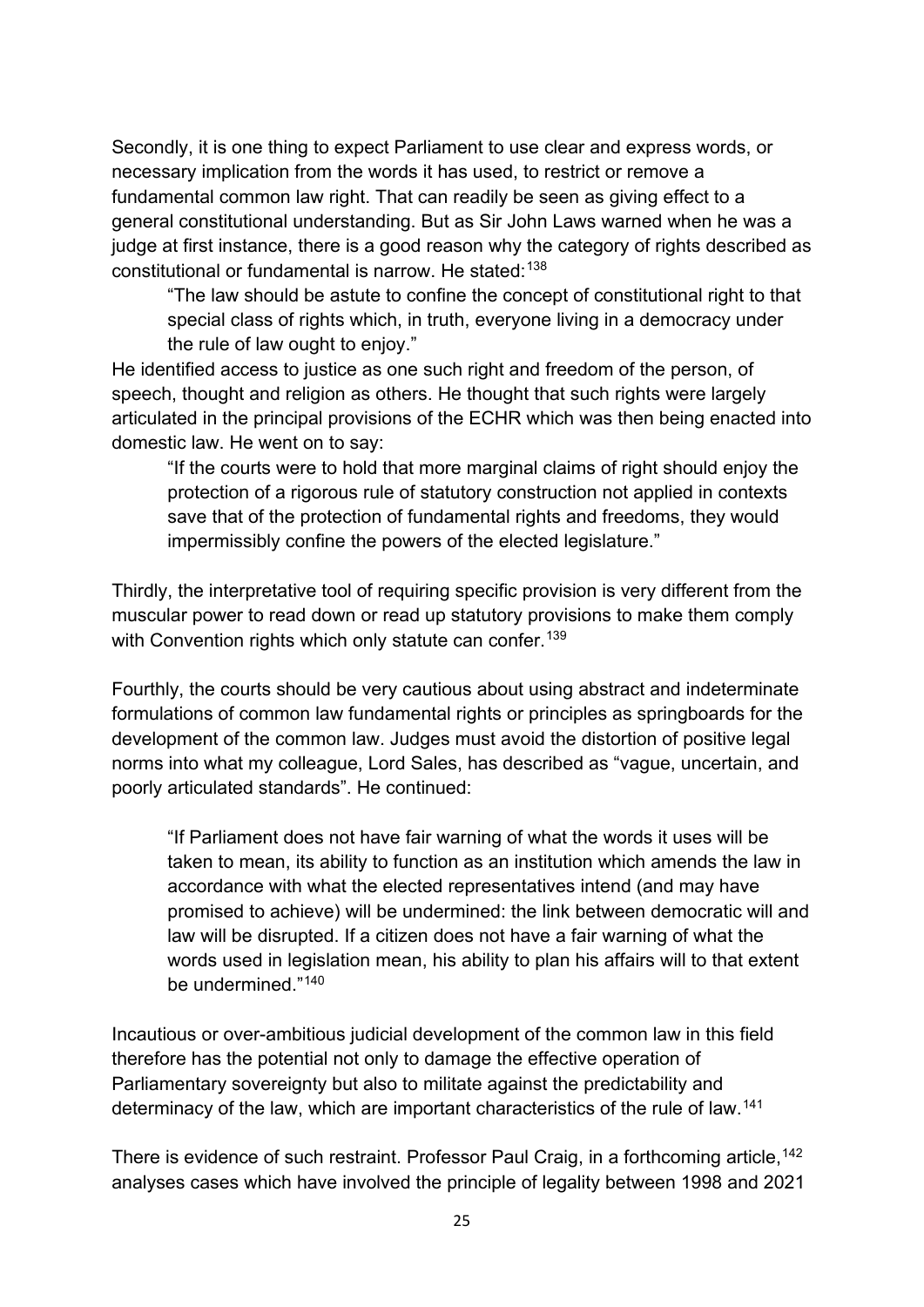and concludes that in that period 24 claims which were based on the *Simms* principle were successful. That is slightly more than one claim per year.

In common law judicial review there is a similar need for restraint in the courts' approach to the intensity with which it scrutinises the discretionary decisions of public bodies entrusted by Parliament with the exercise of public powers. In *Kennedy v The Charity Commission*, [143](#page-32-21) Lord Mance recognised that the common law no longer insisted on a single, uniform standard of rationality review and endorsed the view expressed by Professor Paul Craig that a reasonableness review involves "considerations of weight and balance, with the intensity of scrutiny and the weight to be given to any primary decision maker's view depending on context".<sup>[144](#page-32-22)</sup> In certain cases where executive action involves significant interferences with particularly important common law rights, the court may look for a cogent justification of the interference, asking whether a rational minister could think that the decision was proportionate.[145](#page-32-23) In so far as the intensity of review is context specific and if there is, as Lord Sumption has suggested, a "sliding scale" by which the cogency of the justification required for interference depends upon the importance of a right and the extent of the interference, the courts must be alive to the need for their decision making to be predictable in the interests of good administration. Further, judges must, as I have said, have regard to the limitations of their institutional competence and show respect to (i) the institutional competence of government departments and other executive bodies, for example in the allocation of scarce financial resources, on questions of national security, and in making policy decisions in matters of controversial moral judgment, and (ii) the constitutional competence of those bodies in matters of policy.

What would not be incremental or interstitial legal development would be the erection of a set of common law fundamental rights as a restriction upon the sovereignty of the United Kingdom Parliament. To my mind that would weaken one of the two pillars of the constitution and be inconsistent with the separation of powers. That is not to say that one could not conjure up an extreme circumstance in which parliamentary sovereignty might be called into question, such as occurred in 1648 when in "Pride's purge", Colonel Thomas Pride arrested or excluded from Parliament MPs whom the Army thought would not support their policy, leaving a Rump Parliament of about 200 members who would do the Army's bidding. A Parliament comprising "the Saints" or "patriots" installed by a clique or an external force, such as Cromwell's Army, would lack all democratic legitimacy.[146](#page-32-24) A judge may also legitimately ask where his or her duty would lie if Parliament were to do something which would universally be regarded as outrageous, such as ordering the execution of all red-headed people because they had red hair. Some judges might say that, because of the principle of parliamentary sovereignty, they would be under a duty to resign if they wished to avoid having to uphold such an outrage. But I question whether the correct response of a judge would be to hang up his judicial robe and depart into a melancholic retirement. Would it not be more consistent with the judicial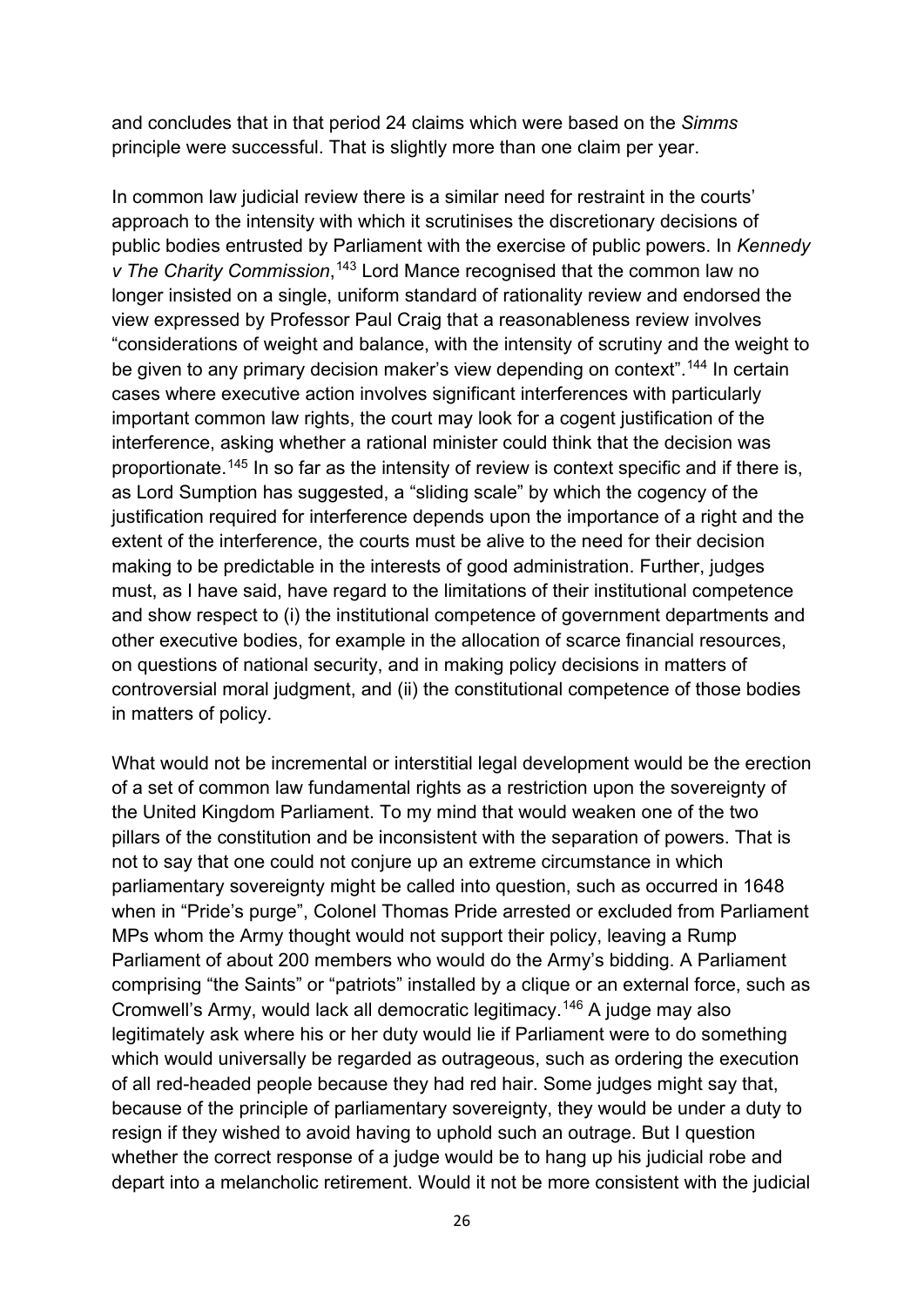oath to state that such a measure was unrecognisable as law and face dismissal as a result? Whatever position a judge may take on such an issue, common law limitations on parliamentary sovereignty are to my mind largely theoretical because, as Professor Mark Elliott has observed, the probability that Parliament would enact what Lord Woolf described as "unthinkable" legislation must be, or must be close to, zero.<sup>[147](#page-32-25)</sup> The one extreme exception, which Lord Hope has suggested might not be unthinkable and might cause the courts to refuse to recognise parliamentary legislation as law, is the abolition of judicial review.<sup>[148](#page-32-26)</sup> Such legislation would be a major infringement of the foundational constitutional principle of access to the courts and would amount to a frontal attack on the second pillar of the constitution, the rule of law. Thankfully, it is an extremely unlikely occurrence.<sup>[149](#page-32-27)</sup>

Last year, in *Elgizouli*,<sup>[150](#page-32-28)</sup> the majority of the Supreme Court restated the established principle that the judicial development of the common law involved building incrementally on existing principles. As Lord Reed explained,  $151$  there are three reasons for that principle. First, judicial decisions are normally backward-looking, because they decide the law as it was at the time that is relevant to the dispute between the parties, with the result that legal certainty requires that a ruling be based on established principles. Secondly, Parliament has the pre-eminent constitutional role in making new law. Thirdly, procedural and institutional limitations prevent litigation in the courts from being an engine of law reform. What was argued for in that case, namely a common law right to life subject to specific qualifications, was not incremental development of the common law building on established legal principles but would have amounted to judicial legislation.[152](#page-32-30)

In the concluding remarks of their report the IRAL recorded their view that the government and Parliament can be confident that the courts will respect institutional boundaries in exercising their inherent powers to review the legality of government action.<sup>[153](#page-32-31)</sup> Notwithstanding the criticism which has been directed towards the judiciary by some commentators and the differing views surrounding a few judicial decisions, I am convinced that that is correct.

#### **Summary, constitutional fundamentals and the separation of powers**

In my discussion of the history of legal developments since the 1940s I have drawn attention to (a) the contribution which Parliamentary legislation has made to extending the role of judges in both constitutional and human rights adjudication and (b) the periods of greatest judicial creativity, being the 1960s to 1980s in relation to administrative law, the recognition of common law constitutional rights in the 1980s and 1990s, and the work of the House of Lords in establishing the ground rules for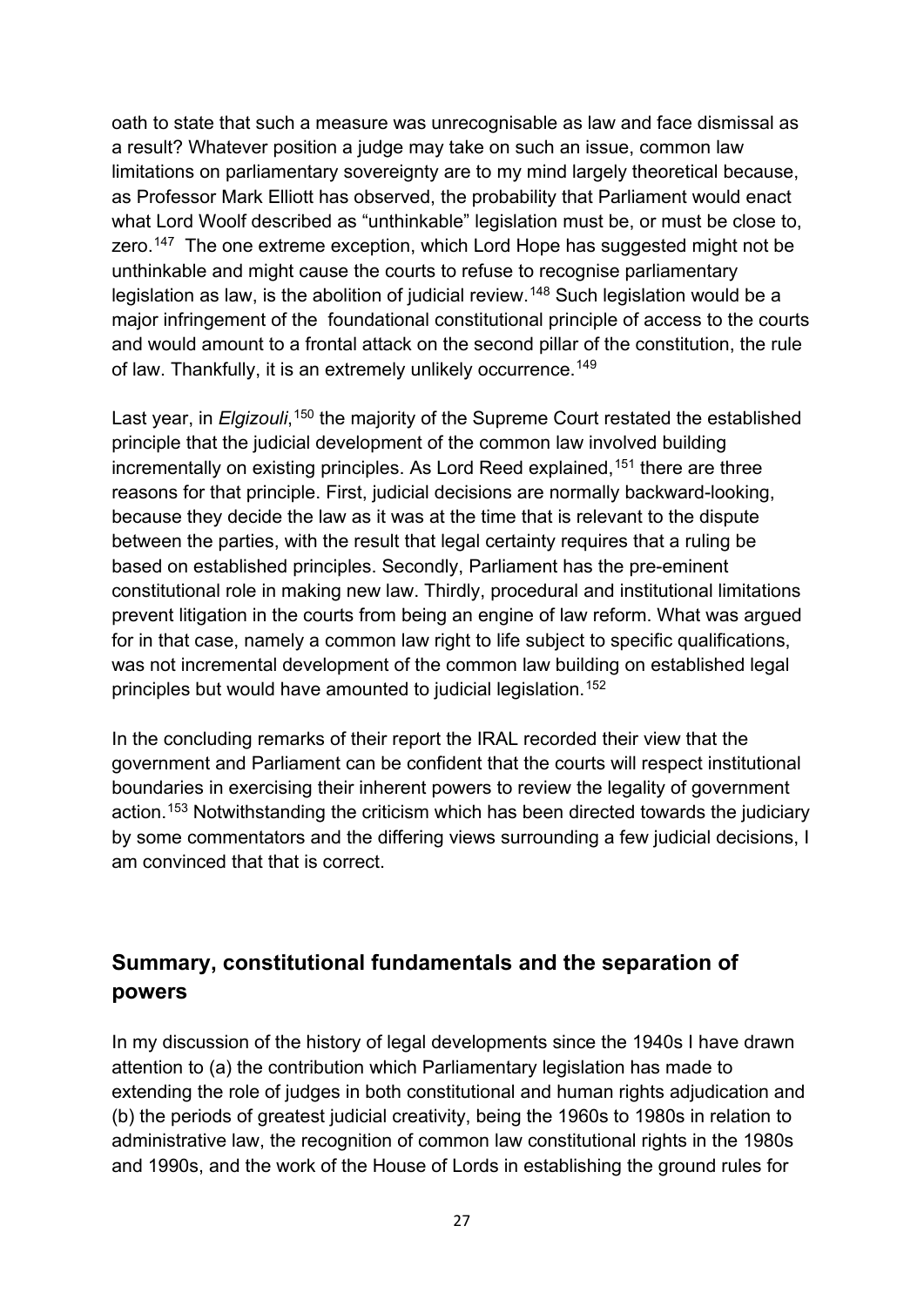the interpretation and application of the HRA in the first decade of this millennium. These developments have occurred over a prolonged period of more than 60 years. Against that timescale they can in my view be seen as incremental although cumulatively they have had the effect of establishing a developed and developing public law jurisdiction.

In the course of these developments, some judicial decisions have been the subject of disagreement among judges and some have given rise to political debate. Such tensions are unavoidable in a healthy democratic system and show that the system of the separation of powers is working. In our constitution it is within the power of the United Kingdom Parliament to change the law if it disagrees with a judicial decision. Any concerns about the role of judges in our society should be tempered by an acknowledgement of this reality.

It is also within the power of the United Kingdom Parliament to legislate to restrict access to the courts in particular circumstances by the use of ouster clauses. But judges in the 400-year history of judicial review have never looked with favour on such inroads into the right of citizens to have access to the courts, precisely because of their potential to damage one of the two fundamental pillars of our constitution, the rule of law.

Parliamentarians will want to approach with great caution any proposal to enact such ousters. The contribution of judges to our democracy includes their work of ensuring that powers conferred by Parliament are used to achieve the purposes of the legislation which Parliament has enacted and that legal rights conferred by Parliament or, to a more limited extent, by the common law are respected and upheld. Almost 40 years ago, Lord Diplock stated:[154](#page-32-32)

"It is not, in my view, a sufficient answer to say that judicial review of the actions of officers or departments of central government is unnecessary because they are accountable to Parliament for the way in which they carry out their functions. They are accountable to Parliament for what they do as regards efficiency and policy, and of that Parliament is the only judge; they are responsible to a court of justice for the lawfulness of what they do, and of that the court is the only judge."

The courts perform this vital function of deciding disputes as to whether the government and other public authorities have exercised their powers, and fulfilled their duties, in accordance with the law. Judges are involved in law and not in politics.

Parliament's role includes not only holding the government to account for its actions but also supporting the work of a government which retains its confidence. Judges also uphold the work of government when it acts within its powers. The courts in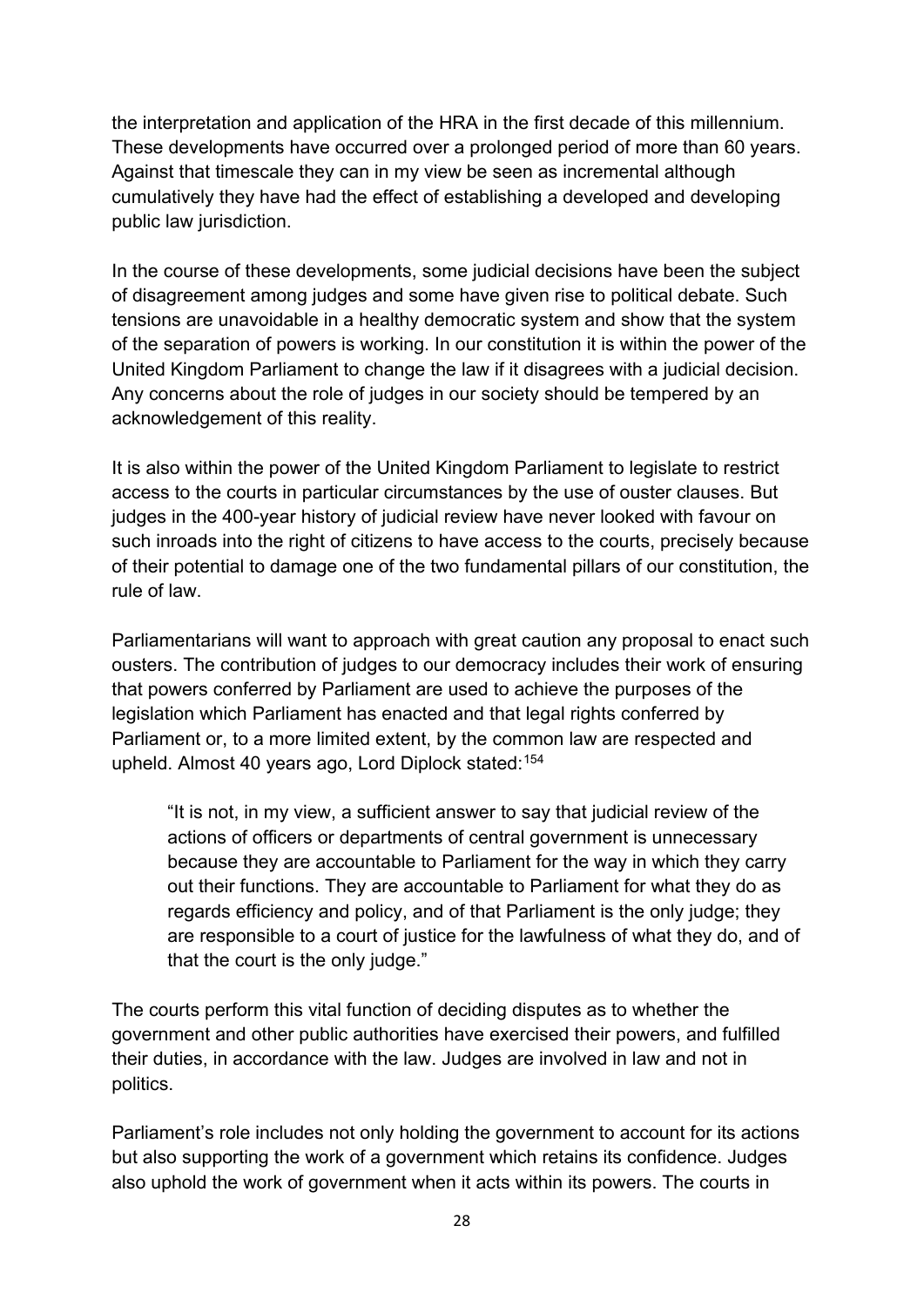performing their task of ensuring that governmental power is exercised in accordance with the law are not acting in opposition to the government and other public bodies which carry out executive functions, or the legislatures of this country.

Government, the United Kingdom Parliament and the devolved legislatures, and the judiciary share a common commitment to the maintenance of the law, which is essential to a healthy democracy. The sovereignty of the United Kingdom Parliament and the rule of law are the two pillars of our constitution. Respect for the separation of powers and for the distinctive role of each branch of government underpins those pillars.

Patrick S. Hodge

<span id="page-28-8"></span><sup>9</sup> *West v Secretary of State* [1992] SC 385, 393-395 (Lord Hope).<br><sup>10</sup> *Kleinwort Benson Ltd v Lincoln City Council* [1999] 2 AC 347, 378.

<span id="page-28-0"></span><sup>1</sup> "Judicial Law-making in a Changing Constitution" (2015) 26 Stellenbosch Law Review 471-485 and "The Scope of Judicial Law-making in the Common Law Tradition" (2020) 84 Rabels Zeitschrift 211-227.<br><sup>2</sup> This paper is an amalgam of lectures which I have delivered in Edinburgh and London in the summer of 2021. I

<span id="page-28-1"></span>wish to record my gratitude to my former Judicial Assistant, Francesca Ruddy, and my current Judicial Assistant, Rachel Malloch, for their help in the research for this paper.

<span id="page-28-2"></span><sup>&</sup>lt;sup>3</sup> Sir John Laws, "The Common Law Constitution", Hamlyn Lectures 2013 (2014), pp 6-7.<br><sup>4</sup> *In re Spectrum Plus Ltd* [2005] UKHL 41, [2005] 2 AC 680, para 32.

<span id="page-28-3"></span>

<span id="page-28-4"></span><sup>5</sup> Neil MacCormick, "Legal Reasoning and Legal Theory" (Clarendon Press 1978) and Neil MacCormick, "Rhetoric and the Rule of Law: A Theory of Legal Reasoning" (Oxford University Press 2005).

<span id="page-28-6"></span><span id="page-28-5"></span><sup>&</sup>lt;sup>6</sup> Stanley De Smith, "The Prerogative Writs" (1951) 11 CLJ, 40-56.<br><sup>7</sup> For an argument that there was a much more developed administrative law in England and Wales in the sixteenth and seventeenth centuries than is generally acknowledged, see Paul Craig, "English Administrative Law History: Perception and Reality", in S Jhaveri and M Ramsden (eds), *Judicial Review of Administrative Action Across the Common Law World, Origins and Adaptation* (Cambridge University Press 2021) ch 2.

<span id="page-28-7"></span><sup>8</sup> Stephen Thomson, "The doctrinal core of the supervisory jurisdiction of the Court of Session" [2016] PL 670.

<span id="page-28-10"></span><span id="page-28-9"></span><sup>11</sup> [1939] AC 124.

<span id="page-28-11"></span><sup>12</sup> ibid, p 136.

<span id="page-28-12"></span><sup>13</sup> *Minister of Home Affairs v Fisher* [1980] AC 319, 329.

<span id="page-28-13"></span><sup>14</sup> [1999] AC 98.

<span id="page-28-14"></span><sup>15</sup> ibid, p 108.

<span id="page-28-15"></span><sup>16</sup> [2002] UKPC 11, [2002] 2 AC 235.

<span id="page-28-16"></span> $17$  ibid, para 26.

<span id="page-28-17"></span> $18$  ibid, para 27.

<span id="page-28-18"></span><sup>19</sup> *Boyce v The Queen* [2004] UKPC 32, [2005] 1 AC 400, para 59.

<span id="page-28-19"></span><sup>&</sup>lt;sup>20</sup> Scotland Act 1998, s 33; Northern Ireland Act 1998, s 11; Government of Wales Act 2006, s 112.

<span id="page-28-20"></span><sup>21</sup> *Local Government Byelaws (Wales) Bill 2012 Reference* [2012] UKSC 53; *Agricultural Sector (Wales) Bill Reference* [2014] UKSC 43; and *Recovery of Medical Costs for Asbestos Diseases (Wales) Bill Reference* [2015] UKSC 3.

<span id="page-28-21"></span><sup>22</sup> *The UK Withdrawal from the European Union (Legal Continuity) (Scotland) Bill- A Reference by the Attorney General and the Advocate General for Scotland* [2018] UKSC 64.

<span id="page-28-22"></span><sup>&</sup>lt;sup>23</sup> Scotland Act 1998, Sch 6; Northern Ireland Act 1998, Sch 10; Government of Wales Act 2006, Sch 9.

<span id="page-28-23"></span><sup>&</sup>lt;sup>24</sup> Criminal Procedure (Scotland) Act 1995, ss 388Z, 288ZB and 288 AA.

<span id="page-28-25"></span><span id="page-28-24"></span><sup>&</sup>lt;sup>25</sup> It also addressed incompatibilities with EU law prior to the UK's withdrawal from the European Union.<br><sup>26</sup> In the last six years the Supreme Court has received two devolution cases in 2015, one in 2016, five in 2017, three in 2018, one in 2019 and three in 2020.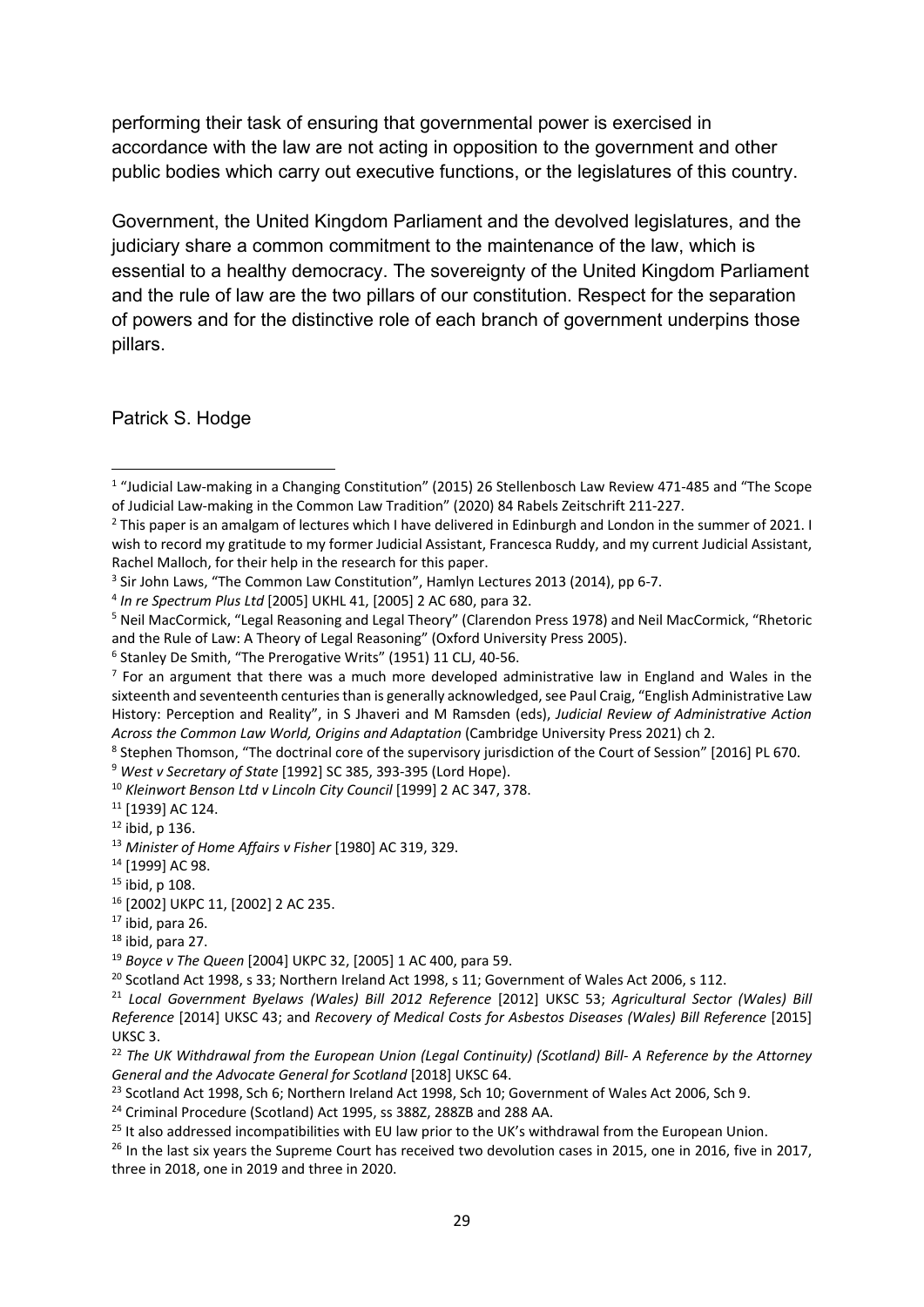<span id="page-29-1"></span><sup>28</sup> [1942] AC 206.

<span id="page-29-2"></span><sup>29</sup> Regulation 18B of the Defence (General) Regulations 1939 stated, "If the Secretary of State has reasonable cause to believe any person to be of hostile origin or associations and that by reason thereof it is necessary to exercise control over him, he may make an order against that person directing that he be detained."

<span id="page-29-3"></span> $30$  In that dissent Lord Atkin pointed out (p 227) that the words "if A has X" constituted a condition which required A to have X. He observed that "if A has a broken ankle" does not mean "if A thinks that he has a broken ankle".<br><sup>31</sup> See, for example, William Wade and Christopher Forsyth, "Administrative Law" 11<sup>th</sup> edn (Blackwell's 201

<span id="page-29-4"></span>1 and Mark Elliot and Jason Varuhas, "Administrative Law: Text and Materials" 5th edn (Blackwell's 2016), chs 1 and 4. 32 It is not surprising that the *Carltona* principle, equating the acts of government officials with the acts of the

<span id="page-29-5"></span>minister in charge of the relevant department, was recognised during World War II because of the multifarious responsibilities of government ministers: *Carltona Ltd v Commissioners of Works* [1943] 2 All ER 560 (CA). But the idea that Ministers act through their civil servants predated this judgment.

<span id="page-29-6"></span><sup>33</sup> Lord Neuberger discussed these factors in his speech, "The Role of Judges in Human Rights Jurisprudence: a comparison of the Australian and UK experience" (2014) accessible at: [www.supremecourt.uk/docs/speech-](http://www.supremecourt.uk/docs/speech-140808.pdf)[140808.pdf](http://www.supremecourt.uk/docs/speech-140808.pdf)

<span id="page-29-7"></span><sup>34</sup> Jonathan Sumption QC, "Judicial and Political Decision-making: The Uncertain Boundary" (2011) F. A. Mann Lecture 2011 accessible at: [http://ukhumanrightsblog.com/wp-content/uploads/2011/11/jsumption-jr](http://ukhumanrightsblog.com/wp-content/uploads/2011/11/jsumption-jr-talk.docx)[talk.docx](http://ukhumanrightsblog.com/wp-content/uploads/2011/11/jsumption-jr-talk.docx)

<span id="page-29-8"></span><sup>35</sup> Lord Hailsham (as Quintin Hogg MP) used the phrase in 1968 and 1969 but more famously in his BBC Richard Dimbleby Lecture in 1976: "The Listener" 496-500. He expanded on the theme of "centralised democracy" or "elective dictatorship" in his book, "The Dilemma of Democracy" (Collins 1978).

<span id="page-29-9"></span><sup>36</sup> *Brown v Hamilton District Council* 1983 SC (HL) 1, 49; 1983 SLT 397, 418. In 1985 a new rule of court, rule 260B was introduced into the Rules of the Court of Session; see now Ch 58 of the Rules of the Court of Session. The reforms failed to give the protection of public authorities which Lord Fraser envisaged but the requirement of permission to proceed with a judicial review and a strict time limit on the bringing of such challenges were eventually introduced by s 89 of the Courts Reform (Scotland) Act 2014. See Robert Reed, "The development of judicial review in Scotland" (2015) 4 Jur Rev 325.

<span id="page-29-10"></span><sup>37</sup> In England and Wales, the rules of locus standi were relaxed by the House of Lords in *Inland Revenue Commissioners v Federation of Self-Employed and Small Businesses Ltd* [1982] AC 617 and in Scotland the rules of title and interest were similarly relaxed by the UK Supreme Court in *AXA General Insurance Ltd v H M Advocate* 

<span id="page-29-11"></span>[2011] UKSC 46, [2012] 1 AC 868, 2012 SC (UKSC) 122. 38 <https://www.supremecourt.uk/about/publications.html>

<span id="page-29-12"></span><sup>39</sup> See for example Lord Woolf, Sir Jeffrey Jowell, Catherine Donnelly and Ivan Hare, "De Smith's Judicial Review" (8th edn, Sweet & Maxwell 2018), ch 4; Wade and Forsyth, "Administrative Law", (n 31) ch 2 and Elliott & Varuhas, "Administrative Law: Text and Materials", (n 31) ch 1. 40 *Associated Provincial Picture Houses Ltd v Wednesbury Corporation* [1948] 1 KB 223.

<span id="page-29-14"></span><span id="page-29-13"></span> $41$  ibid, p 229.

<span id="page-29-15"></span><sup>42</sup> *Short v Poole Corporation* [1926] Ch 66, 90-91.

<span id="page-29-16"></span><sup>43</sup> [1964] AC 40.

<span id="page-29-17"></span><sup>44</sup> Municipal Corporations Act 1882, s 191(4).

<span id="page-29-18"></span><sup>45</sup> *Padfield v Minister of Agriculture, Fisheries and Food* [1968] AC 997.

<span id="page-29-19"></span><sup>46</sup> Lord Morris of Borth-y-Gest dissenting.

<span id="page-29-20"></span><sup>47</sup> *Anisminic Ltd v Foreign Compensation Commission* [1969] 2 AC 147.

<span id="page-29-21"></span><sup>48</sup> *British Oxygen v Minister of Technology* [1971] AC 610.

<span id="page-29-22"></span><sup>49</sup> ibid, p 625, confirming the dicta of Bankes LJ in the earlier case of *Rex v Port of London Authority ex p Kynoch Ltd* [1919] 1 KB 176, 184.

<span id="page-29-23"></span><sup>50</sup> See, for example*, O'Reilly v Mackman* [1983] 2 AC 237, 275 (Lord Diplock); *Attorney General for Hong Kong v Ng Yuen Shiu* [1983] 2 AC 629, 637 - 638 (Lord Fraser of Tullybelton).

<span id="page-29-24"></span><sup>51</sup> *R v Liverpool Taxi Fleet Operators' Association* [1972] 2 QB 299.

<span id="page-29-25"></span><sup>52</sup> *R v Inland Revenue Commissioners ex p MFK Underwriting Agents Ltd* [1990] 1 WLR 1545, 1567-1570 per Bingham LJ.

<span id="page-29-26"></span><sup>53</sup> R v North and East Devon Health Authority ex p Coughlan [2001] QB 213.

<span id="page-29-27"></span><sup>54</sup> *Council of Civil Service Unions v Minister for the Civil Service* [1984] AC 374, 408 - 410.

<span id="page-29-28"></span><sup>55</sup> ibid, 411.

<span id="page-29-29"></span><sup>56</sup> *Attorney General v De Keyser's Royal Hotel* [1920] AC 506.

<span id="page-29-0"></span><sup>27</sup> [1920] AC 506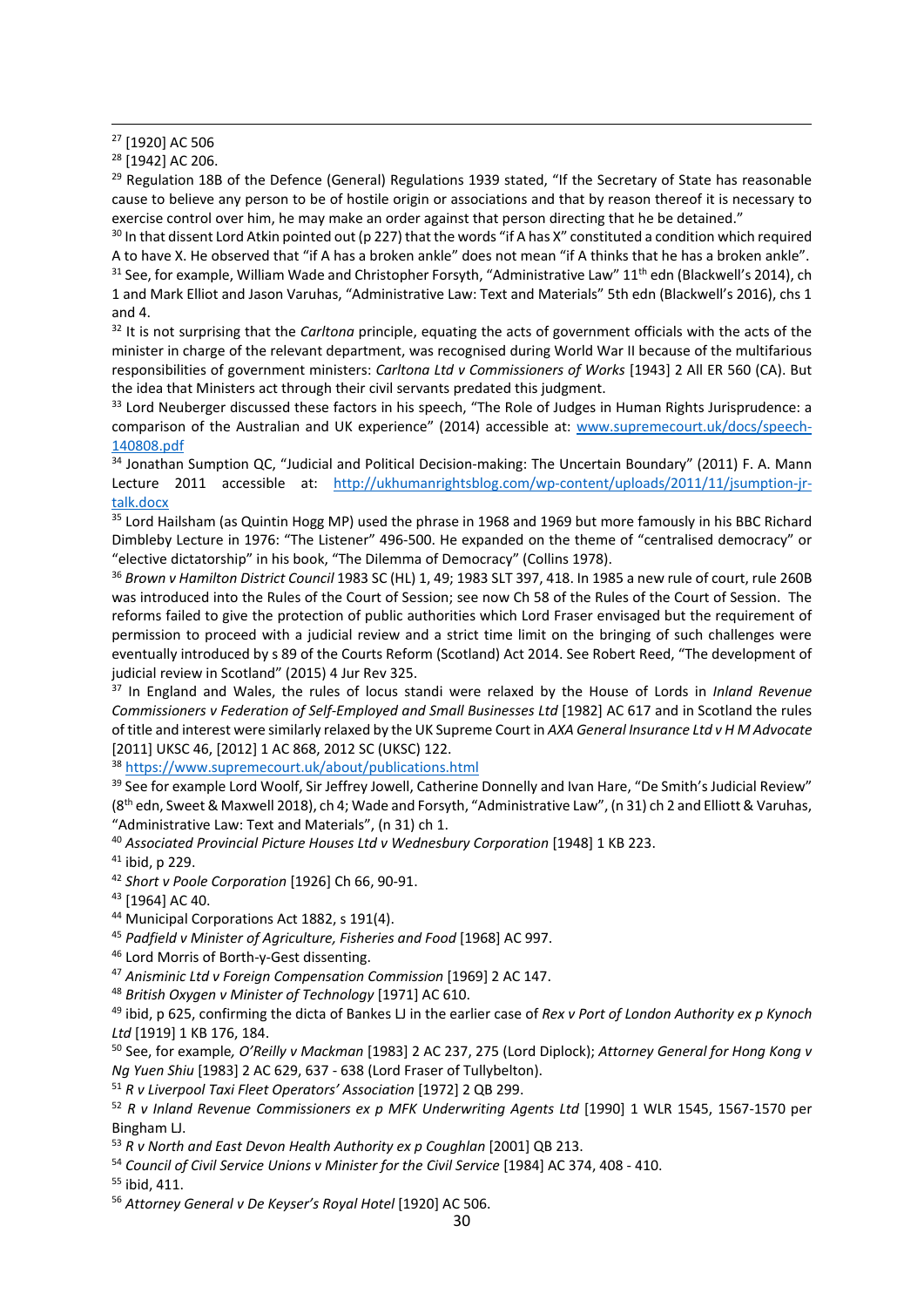<span id="page-30-2"></span><sup>59</sup> See for example John Finnis, "The unconstitutionality of the Supreme Court's prorogation judgment" (2019) and Carl Gardner, "The 'principle of legality' is out of control" (2017), both accessible at

[https://judicialpowerproject.org.uk/.](https://judicialpowerproject.org.uk/)<br><sup>60</sup> Miller v Secretary of State for Exiting the European Union [2017] UKSC 5.

<span id="page-30-4"></span><span id="page-30-3"></span><sup>61</sup> *R (Miller) v The Prime Minister; Cherry v Advocate General for Scotland* [2019] UKSC 41, [2020] AC 373.

<span id="page-30-5"></span> $62$  See for example, in relation to the art 50 case: Paul Craig, "Miller, Structural Constitutional Review and the Limits of Prerogative Power" (2017) PL Nov Supp 48, and Gavin Phillipson, "Brexit, Prerogative and the Courts: why did political constitutionalists support the Government's side in *Miller*?" (2017) 36 UQLR 311; and in relation to the prorogation case: Mark Elliott, "Constitutional Adjudication and Constitutional Politics in the United Kingdom: The Miller II Case in Legal and Political Context" (2021) 16 European Const Law Rev 1.

<span id="page-30-6"></span><sup>63</sup> Jason Varuhas, "Conceptualising the Principle(s) of Legality" (2018) 29 PLR 187, 196 - 205.<br><sup>64</sup> Sir Rupert Cross, "Statutory Interpretation" (1<sup>st</sup> edn, Sweet & Maxwell 1976), 142 - 143; *R v Secretary of State* 

<span id="page-30-7"></span>*for the Home Department, ex p Pierson* [1998] AC 539, 587-588, per Lord Steyn.

<span id="page-30-8"></span><sup>65</sup> See for example, *R v Secretary of State for the Home Department ex p Doody* [1994] 1 AC 531.

<span id="page-30-9"></span><sup>66</sup> *R v Secretary of State for the Home Department ex p Bugdaycay* [1987] AC 514.

<span id="page-30-10"></span><sup>67</sup> See Lord Reed's discussion of the historical ancestry of the principle from the Magna Carta of 1215 in *R (UNISON) v Lord Chancellor* [2017] UKSC 51; [2020] AC 869, paras 74-85.

<span id="page-30-11"></span><sup>68</sup> *Raymond v Honey* [1983] 1 AC 1; *R v Secretary of State for the Home Department ex p Anderson* (CA) [1984] QB 778; *R v Secretary of State for the Home Department ex p Leech* [1994] QB 198 (CA); *R (Daly) v Secretary of State for the Home Department* [2001] 2 AC 532. See also *R v Secretary of State for the Home Department, ex p Simms* [2000] 2 AC 115, in which the House of Lords invalidated a policy of indiscriminately banning prisoners serving life sentences from being interviewed by an investigative journalist in an attempt to gather new evidence to challenge the safety of a criminal conviction.

<span id="page-30-12"></span><sup>69</sup> [1994] QB 198 (CA), 210.

<span id="page-30-13"></span><sup>70</sup> [2001] UKHL 26, [2001] 2 AC 532.

<span id="page-30-14"></span> $71$  ibid, para 19 (Lord Bingham).<br> $72$  [1998] QB 575.

<span id="page-30-16"></span><span id="page-30-15"></span><sup>73</sup> ibid, 581.

<span id="page-30-17"></span><sup>74</sup> ibid, 585.

<span id="page-30-18"></span><sup>75</sup> [2000] 2 AC 115, 131.

<span id="page-30-19"></span><sup>76</sup> R v Secretary of State for the Home Department, ex parte Brind [1991] 1 AC 696.

<span id="page-30-20"></span><sup>77</sup> ibid, 749.

<span id="page-30-21"></span><sup>78</sup> *Pham v Home Secretary* [2015] UKSC 19, [2015] 1 WLR 1591, para 119.

<span id="page-30-22"></span><sup>79</sup> *AXA General Insurance Ltd v H M Advocate* (n 37 above), para 152.

<span id="page-30-23"></span><sup>80</sup> *R (Evans) v Attorney General* [2015] UKSC 21, [2015] AC 1787.

<span id="page-30-24"></span> $81$  ibid, paras 51 and 52.

<span id="page-30-25"></span><sup>82</sup> *R (UNISON) v Lord Chancellor* [2017] UKSC 51, [2020] AC 869.

<span id="page-30-26"></span><sup>83</sup> ibid, paras 65, 66 and 77-84.

<span id="page-30-27"></span>84 ibid, para 88.

<span id="page-30-28"></span><sup>85</sup> *R (Miller) v Prime Minister* [2019] UKSC 41, [2020] AC 373.

<span id="page-30-29"></span> $86$  ibid, paras 41 and 46.

<span id="page-30-30"></span> $87$  ibid, paras 49-50.

<span id="page-30-31"></span>88 Subject to certain provisions in the European Union (Withdrawal) Act 2018 and the European Union (Withdrawal) Act 2020.

<span id="page-30-32"></span><sup>89</sup> Marleasing SA v La Commercial Internacional de Alimentatación SA (Case C-106/89) [1990] ECR I-4135.<br><sup>90</sup> After the UK recognised the right of individual petition to the ECtHR in 1966. For the pivotal role in the origi

<span id="page-30-33"></span>of the ECHR of Conservative politicians, when in opposition in the UK (1945 - 1951), see Marco Duranti, "The Conservative Human Rights Revolution" (Oxford University Press 2017), chs 5 and 11. See also Brian Simpson, "Human Rights and the End of Empire" (Oxford University Press 2001) chs 13 and 14.

<span id="page-30-34"></span>91 Jason Varuhas, "Administrative Law and Rights in the UK House of Lords and Supreme Court" in Paul Daly (ed), "Apex Courts and the Common Law*"* (University of Toronto Press 2019) 225 - 278, pp 241 - 243. <sup>92</sup> ibid, pp 243-254.

<span id="page-30-36"></span><span id="page-30-35"></span> $93$  The courts are specified in s 4(5) and include the Supreme Court, the JCPC, the High Court and the Court of Appeal in England, Wales and Northern Ireland and the High Court of Justiciary (sitting otherwise than as a trial court) and the Court of Session.

<span id="page-30-0"></span><sup>57</sup> *CCSU*, p 411.

<span id="page-30-1"></span><sup>58</sup> Ibid, p 418.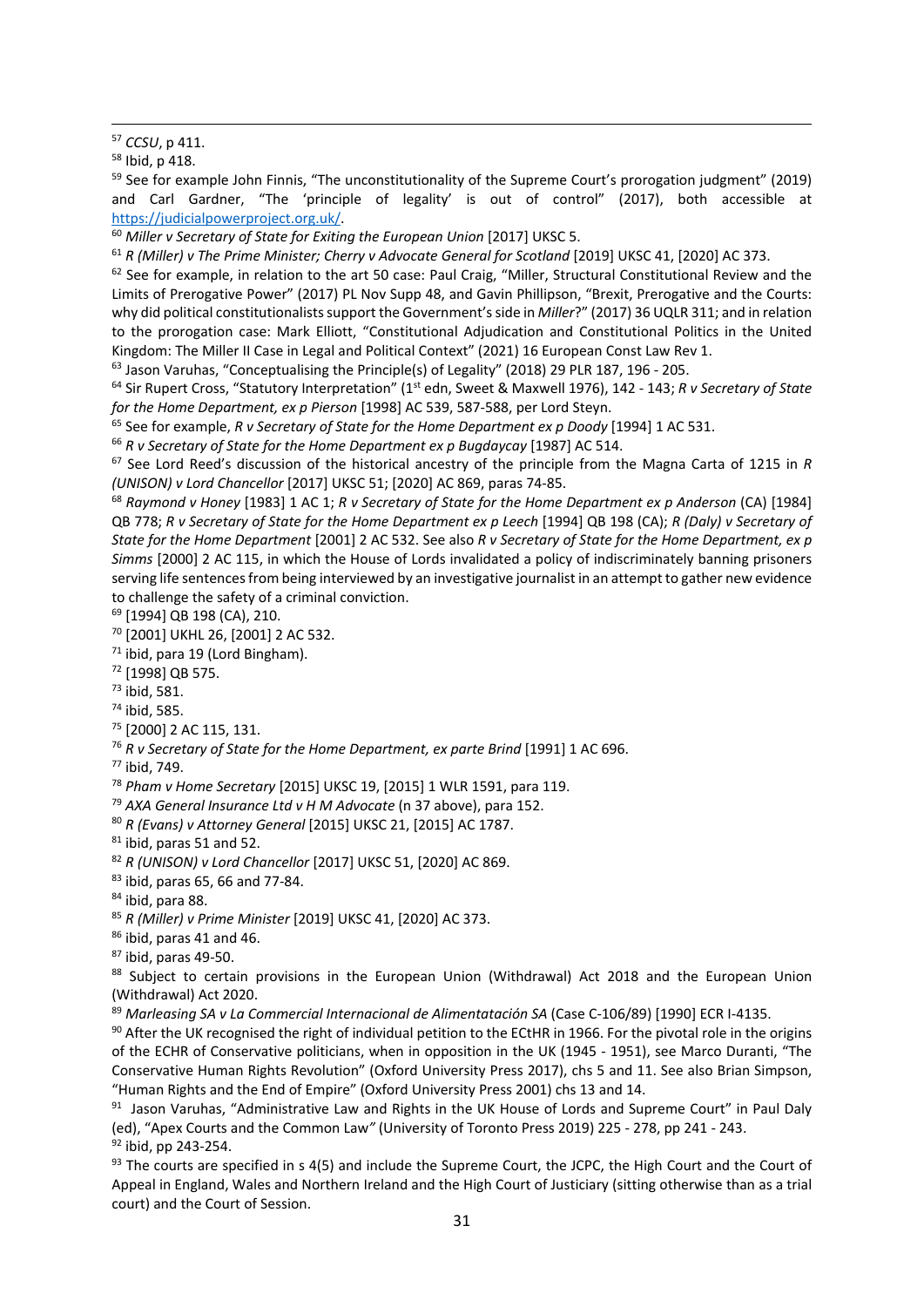<span id="page-31-0"></span><sup>94</sup> *R (Ullah) v Special Adjudicator* [2004] UKHL 26**;** [2004] 2 AC 323.

<span id="page-31-1"></span>95 ibid, para 26.

<span id="page-31-2"></span> $96$  ibid, para 20.

<span id="page-31-3"></span><sup>97</sup> [2010] UKSC 45, [2011] 2 AC 104, para 48.

<span id="page-31-4"></span><sup>98</sup> Se[e https://www.supremecourt.uk/about/publications.html](https://www.supremecourt.uk/about/publications.html)

<span id="page-31-5"></span><sup>99</sup> [2008] UKHL 38, [2009] 1 AC 173

<span id="page-31-6"></span><sup>100</sup> [2014] UKSC 38, [2015] AC 637.

<span id="page-31-7"></span><sup>101</sup> [2018] UKSC 11, [2019] AC 196.

<span id="page-31-8"></span><sup>102</sup> There is a majority decision in favour of the more expansive approach in *Re Northern Ireland Human Rights Commission's Application for Judicial Review* [2018] UKSC 27, [2018] HRLR 14 See also *R (Steinfield) v Secretary of State for International Development* [2018] UKSC 32, [2020] AC 1.

<span id="page-31-9"></span><sup>103</sup> For examples of where a majority of Justices of the Supreme Court have expressed caution about applying Convention rights further than one could be confident that the ECtHR would go, see *Ambrose v Harris* [2011] UKSC 43; [2011] 1 WLR 2435, paras 17-20, 73 and 86 and 101-105; *Smith v Ministry of Defence* [2013] UKSC 41; [2014] AC 52, para 43, and *Kennedy v Charity Commission* [2014] UKSC 20; [2015] AC 455, paras 145-148. <sup>104</sup> [2004] UKHL 30, [2004] 2 AC 557.

<span id="page-31-11"></span><span id="page-31-10"></span>105 ibid, paras 32-34 (Lord Nicholls of Birkenhead).

<span id="page-31-12"></span><sup>106</sup> Lord Reed's Response to call for evidence by the Independent Human Rights Review (n 98), para 17.

<span id="page-31-13"></span><sup>107</sup> For example, *Sporrong and Lönnroth v Sweden* (1983) 5 EHRR 35, para 69; *James v United Kingdom* (1986) 8 EHRR 123, para 50.

<span id="page-31-14"></span><sup>108</sup> *Huang v Secretary of State for the Home Department* [2007] UKHL 11, [2007] AC 167, para 19; *R (Quila) v Secretary of State for the Home Department* [2011] UKSC 45, [2012] AC, 621, para 45; *Bank Mellat v HM Treasury (No 2)* [2013] UKSC 39, [2014] AC 700, paras 20 and 74.

<span id="page-31-15"></span><sup>109</sup> *A v Secretary of State for the Home Department* [2004] UKHL 56; [2005] 2 AC 68, paras 40-42 and 44; *R (Begum) v Governors of Denbigh High School* [2006] UKHL 15; [2007] 1 AC 100, paras 29-31and 68; *Huang* (n 108) ,para 11; *Belfast City Council v Miss Behavin' Ltd* [2007] UKHL 19, [2007] 1 WLR 1420, paras 12-15 and 31; *E v Chief Constable of the Royal Ulster Constabulary* [2008] UKHL 66, [2009] 1 AC 536, para 13 and 52-54*.* The Supreme Court has confirmed that insight in *R (Quila)* (n 108) paras 46, 61,91.

<span id="page-31-16"></span><sup>110</sup> The ECtHR held that the traditional *Wednesbury* approach does not afford adequate protection for Convention rights: *Smith and Grady v United Kingdom* (1999) 29 EHRR 493. 111 *Rights Brought Home: The Human Rights Bill*, October 1997, Cm 3782.

<span id="page-31-18"></span><span id="page-31-17"></span><sup>112</sup> See Lord Reed's response (n 98) para 6 and the figures are derived from Ministry of Justice, "Responding to human rights judgements, Report to the Joint Committee on Human Rights on the Government's response to human rights judgments 2019 - 2020" (2020) CP 347, p 9, accessible at:

[https://www.gov.uk/government/publications/responding-to-human-rights-judgments-2019-to-2020.](https://www.gov.uk/government/publications/responding-to-human-rights-judgments-2019-to-2020)<br><sup>113</sup> The figures are quoted in Lord Reed's response (n 98), para 6 and are derived from statistics for ECHR

<span id="page-31-19"></span>Violations by State accessible at: [www.echr.coe.int.](http://www.echr.coe.int/)<br><sup>114</sup> But in the Belmarsh case, *A v Secretary of State for the Home Department* (n 109), which involved a challenge

<span id="page-31-20"></span>under the HRA, Lord Bingham spoke of constitutional limitations on government. He also referred to JCPC authority (*Matadeen v Pointu* (n 14)). See also Lord Bingham's statement in *Robinson v Secretary of state for Northern Ireland* [2002] UKHL 32, para 11 that the Northern Ireland Act 1998 was "in effect a constitution", requiring its provisions to be interpreted generously and purposively.

<span id="page-31-22"></span><span id="page-31-21"></span><sup>115</sup> Andrew Burrows, *Thinking about Statutes*, Hamlyn Lectures 2017 (2018) 48 - 56.<br><sup>116</sup> Samuels v Davis [1943] KB 526; now the terms are implied by statute: Supply of Goods and Services Act 1982.<br><sup>117</sup> See the discuss *Litigation and others v Commissioners of H M Revenue and Customs* [2020] UKSC 47, paras 117 - 122.

<span id="page-31-24"></span><span id="page-31-23"></span><sup>118</sup> *Gaidan v Godin-Mendoza* (n 104).

<span id="page-31-25"></span><sup>119</sup> [2015] UKSC 11, [2015] AC 1430, 2015 SC (UKSC) 63.

<span id="page-31-26"></span><sup>120</sup> See for example *R (Rotherham MBC and others) v Secretary of State for Business, Innovation and Skills* [2015] UKSC 6; [2015] 3 All ER 1. for the wide margin of appreciation that the majority of the Court recognised that the Secretary of State had in the allocation of European structural funds to the regions of the United Kingdom.

<span id="page-31-27"></span>**<sup>121</sup>** For example, in *Nicklinson v Ministry of Justice* [2012] EWHC 2381 (Admin) and [2013] EWCA Civ the Divisional Court and the Court of Appeal rejected arguments that the courts should develop necessity as a defence to a charge of murder to accommodate certain cases of assisted suicide. In the Divisional Court Toulson LJ made it clear that that was a matter for Parliament to decide, and not the courts, for reasons of competence, constitutionality and control of consequences. The Justices of the Supreme Court were divided in their views as to the proper role of the court in the context of Mr Nicklinson's challenge to the statutory prohibition of assisted